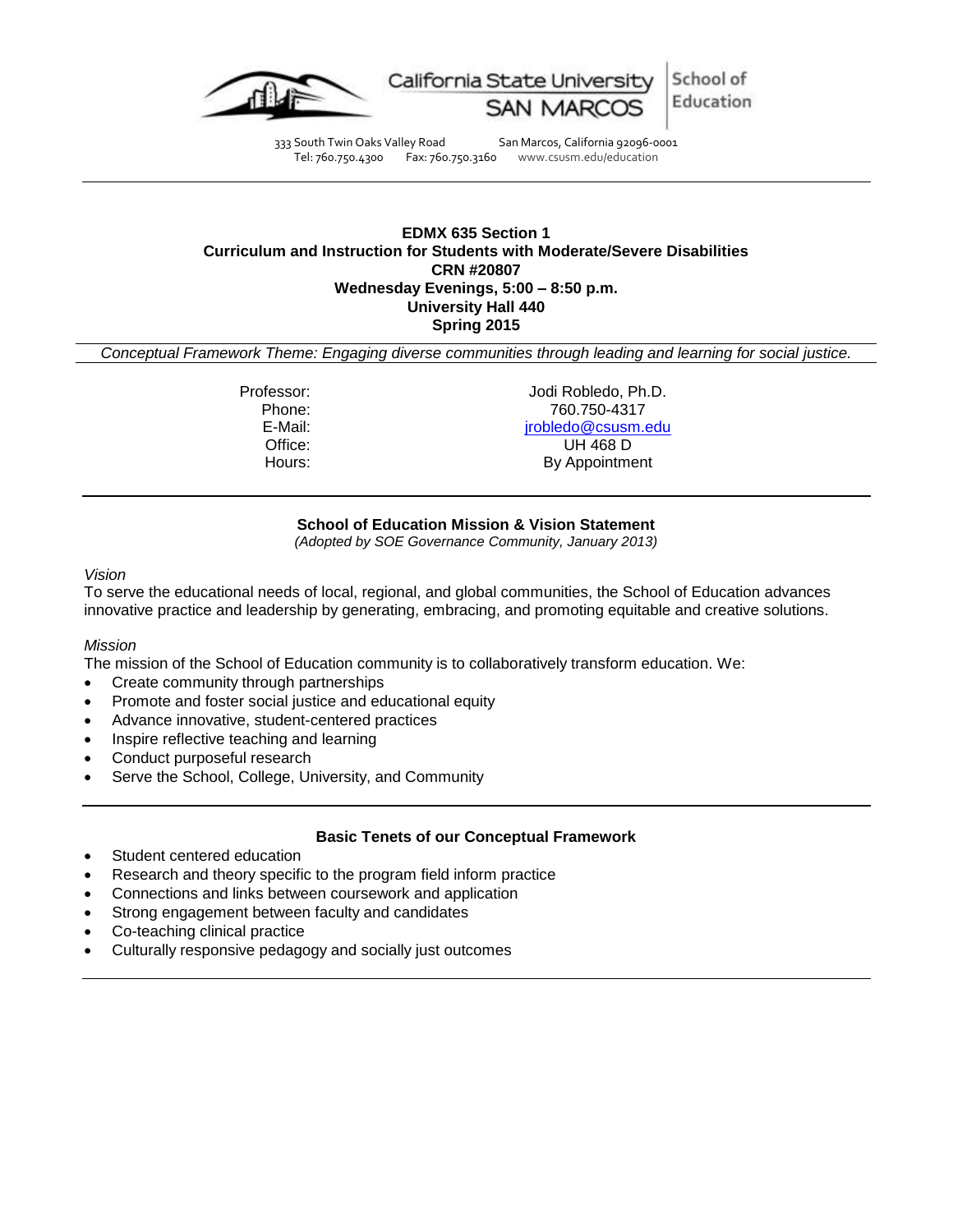# **COURSE DESCRIPTION**

Focuses on developing knowledge and skill for effectively educating students identified with moderate and severe cognitive, communication, social/emotional, and physical/health challenges. Emphasis is on transdiciplinary teaming in IEP development and delivery and methods for procuring and managing resources to enable students with specialized health care, mobility, sensory, behavioral and communication needs to participate in school and community experiences.

## **CCTC Education Specialist Moderate/Severe Program Standards Addressed**

| $M/M/S$ 3 | M/S 1 | M/S 2 | M/S <sub>3</sub> | M/S <sub>4</sub> | M/S <sub>5</sub> | $M/S$ 6 | M/S | M/S |
|-----------|-------|-------|------------------|------------------|------------------|---------|-----|-----|
| K/A       | K/A   | K/A   | K/A              | K/A              | K/A              | K/A     | K/A | K/A |

**Key:**

M/M/S = Program Standard for both Mild/Moderate and Moderate/Severe Education Specialist

- M/S = Moderate/Severe Education Specialist Standard
- K = Competence at **knowledge** level
- A = Competence at **application** level

M/M/S 3: Educating Diverse Learners

M/S 1: Learning Characteristics of Individuals with Moderate/Severe Disabilities

M/S 2: Communication Skills

M/S 3: Developing Social Interaction Skills and Facilitating Social Context

M/S 4: Assessment, Program Planning and Instruction

M/S 5: Movement, Mobility, Sensory and Specialized Health Care

M/S 6: Positive Behavioral Support

M/S 7: Transition and Transitional Planning

M/S 8: Augmentative and Alternative Communication

## **STUDENT LEARNING OUTCOMES**

This course takes place in both virtual and face-to-face environments in which attendance is required. Both virtual and face-to-face experiences as well as readings and assignments guide candidates to accomplish the following student learning outcomes aligned with the Preliminary Moderate/Severe Education Specialist Standards and the Preliminary Education Specialist Moderate/Severe Teaching Performance Expectations.

## **Each candidate:**

- 1) demonstrates knowledge of disability characteristics, and the educational and psychosocial implications of these characteristics for students identified with moderate/severe/profound mental retardation, physical health impairments, other health impairments, traumatic brain injury, deaf-blind, multiple disabilities, emotional disturbance, and autism spectrum disorders, while determining the implications of these characteristics for service delivery.
- 2) demonstrates the ability to collaborate with families and allied school and health personnel (e.g., nurses, physicians, communication specialists, teachers) as a member of a transdisciplinary team.
- 3) demonstrates the ability to collaborate with others to facilitate each student's ability to effectively communicate and increase the extent and variety of social interactions to achieve and expand meaningful social relationships across all settings.
- 4) demonstrates the ability to use assessment data from multiple sources (e.g., person-centered and familycentered planning and strengths based, functional/ecological assessment across classroom and nonclassroom contexts) to develop effective programs and guide instruction leading to their students' meaningful participation in core, standards based curriculum, wellness curriculum, and progress toward IEP goals and objectives.
- 5) demonstrates the ability to assess students' verbal and non-verbal communication abilities and use assessment data to: 1) identify effective intervention and support techniques, 2) develop needed augmentative and alternative systems, 3) implement instruction of communication and social skills, 4) create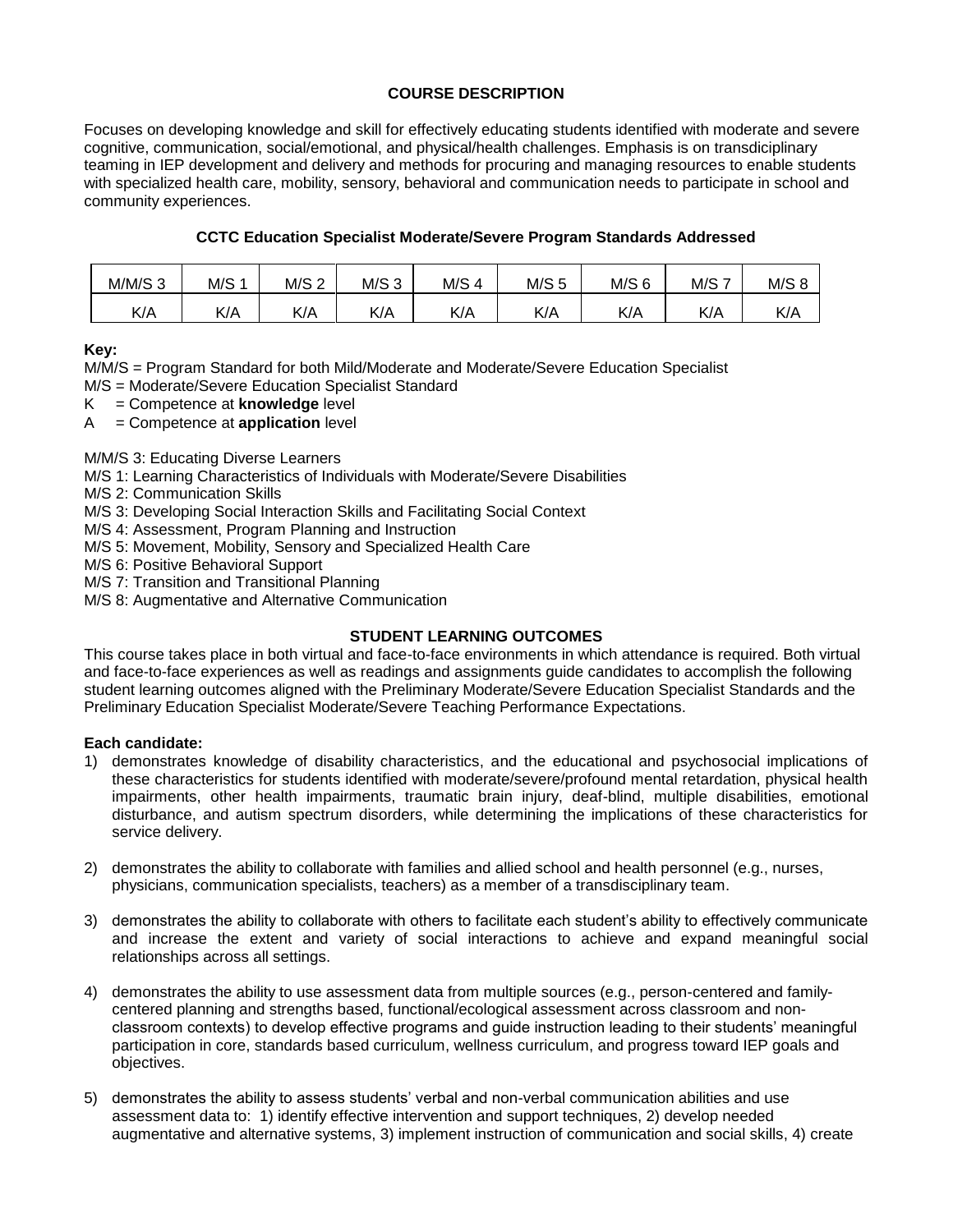and facilitate opportunities for interaction and 5) develop communication methods to demonstrate student academic knowledge.

- 6) demonstrates the ability to use alternative statewide assessments, formative assessments, and formal and informal assessment results to implement systematic, evidence based instructional strategies to teach skills within school, community and work settings.
- 7) demonstrates knowledge and skills to develop and implement IEPs and ITPs for students with moderatesevere disabilities inclusive of life skill curricula and instruction to promote:
	- a. personal care skills and address sexuality issues,
	- b. critical academics and language skills,
	- c. practical and purposeful nonverbal communication skills,
	- d. domestic and daily living skills,
	- e. community skills through community-based instruction,
	- f. employment skills and employment options,
	- g. integrated community recreation and leisure opportunities,
	- h. transition to adulthood and supports to promote quality life experiences as an adult, and
	- i. post-secondary education options.
- 8) demonstrates the ability to develop instructional plans responsive to the unique needs of the student and requirements of the core curriculum, and are implemented and adjusted systematically to promote maximum learning and academic achievement.
- 9) demonstrates the ability to develop and implement systematic, evidence based instructional strategies to teach skills within school, community and working settings, including assessment sources that integrate alternative statewide assessments, formative assessments, and formal and informal assessment results.
- 10) demonstrates knowledge of and ability to support the movement, mobility, sensory and specialized health care needs required for students to participate fully with dignity and maximum independence in classrooms, schools and the community.
- 11) demonstrates knowledge of appropriate and safe techniques, procedures, materials, educational technology, assistive technology, and other adaptive equipment.
- 12) demonstrates knowledge of federal, state, and local policies related to specialized health care in educational settings.
- 13) demonstrates the ability to consult and collaborate with designated staff and parents, to provide the appropriate, safe, and consistent support across all settings.
- 14) demonstrates understanding of the procedures required to procure services and how to access other professionals and agencies to acquire information regarding student's sensory, movement, mobility and specialized health care services.
- 15) demonstrates knowledge and skills to implement various positive behavioral change approaches (e.g., TEACCH, pivotal responses, discrete trial, floor time, social stories).
- 16) demonstrates knowledge and advocacy skills related to the various transitions experienced by students' moderate/severe disabilities, including those who are deaf-blind and/or those with additional disabilities, as they move from infancy to adulthood.
- 17) demonstrates understanding of mandated considerations for augmentative and alternative communication technology for students with moderate/severe disabilities, including students with physical/orthopedic disabilities, other health impairments, deaf/blind and multiple disabilities.
- 18) demonstrates knowledge and use of augmentative and alternative communication systems or devices and services to facilitate communication, improved academic performance, and skill development of students with moderate/severe disabilities, students with physical/orthopedic disabilities, other health impairments, deaf/blind and multiple disabilities.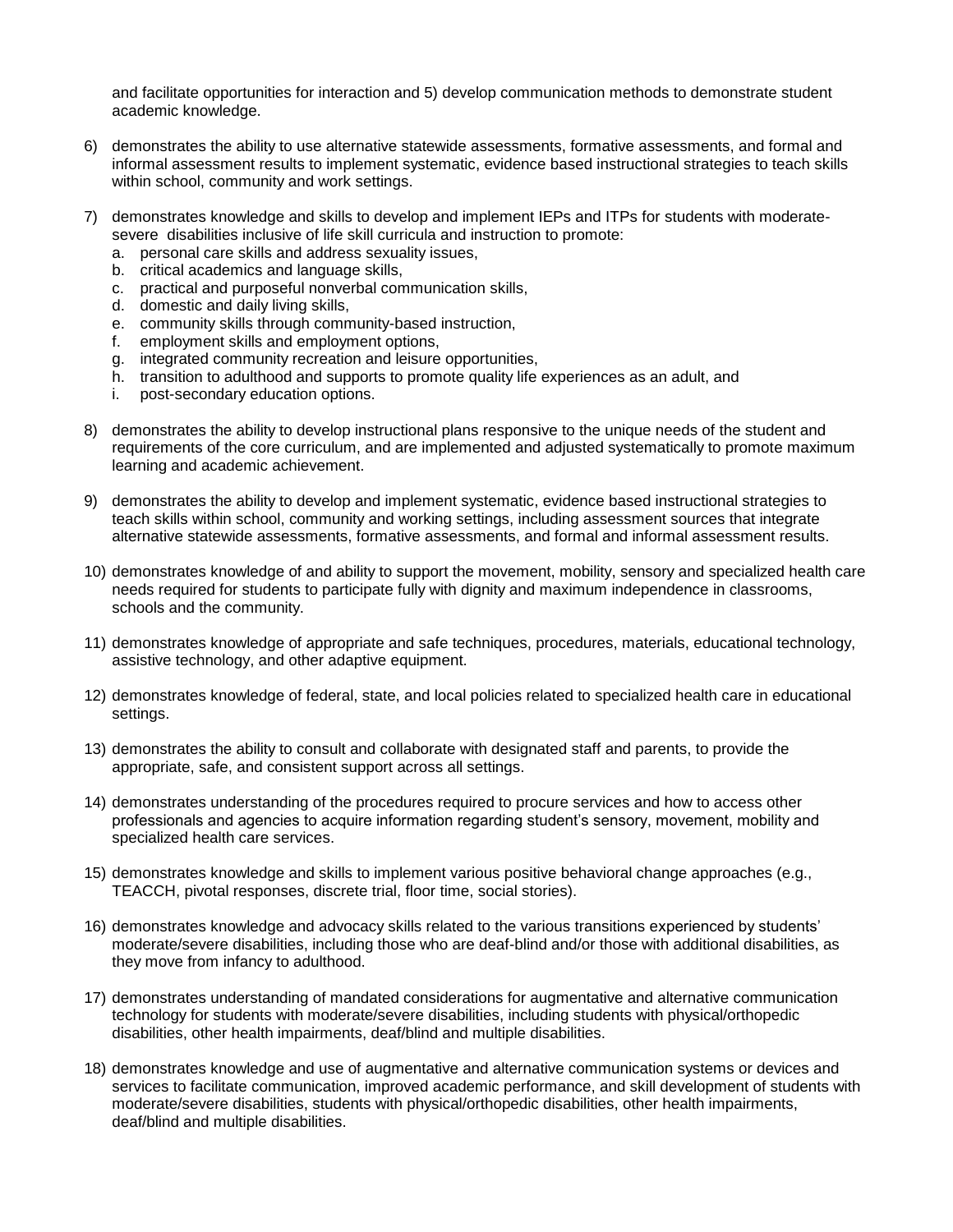## **Preliminary Education Specialist Standards**

The course objectives, assignments, and assessments are aligned with the CCTC standards for the Preliminary Moderate/Severe Education Specialist Teaching credential and the Education Specialist Teaching Performance Expectations.

## **Teacher Performance Expectation (TPE) Competencies**

The course objectives, assignments, and assessments have been aligned with the CTC standards for Preliminary Education Specialist Moderate/Severe Teaching credential. This course is designed to help teachers seeking a California teaching credential to develop the skills, knowledge, and attitudes necessary to assist schools and district in implementing effective programs for all students. The successful candidate will be able to merge theory and practice in order to realize a comprehensive and extensive educational program for all students.

## **Authorization to Teach English Learners**

This credential program has been specifically designed to prepare teachers for the diversity of languages often encountered in California public school classrooms. The authorization to teach English learners is met through the infusion of content and experiences within the credential program, as well as additional coursework. Candidates successfully completing this program receive a credential with authorization to teach English learners. *(Approved by CCTC in SB 2042 Program Standards, August 02)*

## **California Teacher Performance Assessment (CalTPA)**

Beginning July 1, 2008 all California credential candidates must successfully complete a state-approved system of teacher performance assessment (TPA), to be embedded in the credential program of preparation. At CSUSM this assessment system is called the CalTPA or the TPA for short.

To assist your successful completion of the TPA, a series of informational seminars are offered over the course of the program. TPA related questions and logistical concerns are to be addressed during the seminars. Your attendance to TPA seminars will greatly contribute to your success on the assessment.

Additionally, SOE classes use common pedagogical language, lesson plans (lesson designs), and unit plans (unit designs) in order to support and ensure your success on the TPA and more importantly in your credential program.

The CalTPA Candidate Handbook, TPA seminar schedule, and other TPA support materials can be found on the SOE website:<http://www.csusm.edu/education/CalTPA/ProgramMaterialsTPA.html>

## **Note: Add-On candidates who already hold a valid basic teaching credential are not responsible for TPAs.**

## **GENERAL CONSIDERATIONS**

## **Assessment of Professional Dispositions**

Assessing a candidate's dispositions within a professional preparation program is recognition that teaching and working with learners of all ages requires not only specific content knowledge and pedagogical skills, but positive attitudes about multiple dimensions of the profession. The School of Education has identified six dispositions – social justice and equity, collaboration, critical thinking, professional ethics, reflective teaching and learning, and life-long learning—and developed an assessment rubric. For each dispositional element, there are three levels of performance - *unacceptable*, *initial target*, and *advanced target*. The description and rubric for the three levels of performance offer measurable behaviors and examples.

The assessment is designed to provide candidates with ongoing feedback for their growth in professional dispositions and includes a self-assessment by the candidate. The dispositions and rubric are presented, explained and assessed in one or more designated courses in each program as well as in clinical practice. Based upon assessment feedback candidates will compose a reflection that becomes part of the candidate's Teaching Performance Expectation portfolio. Candidates are expected to meet the level of *initial target* during the program.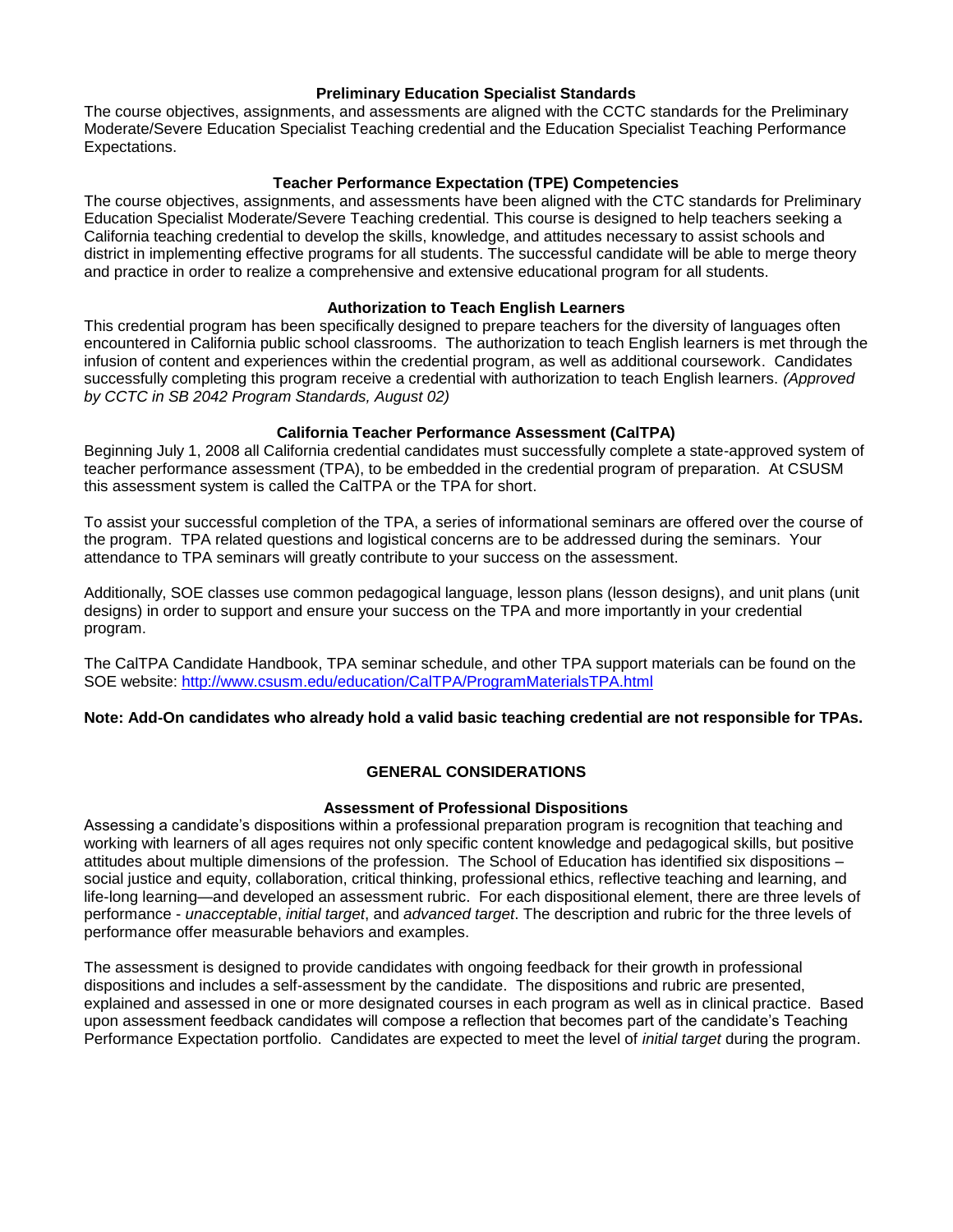## **School of Education Attendance Policy**

Due to the dynamic and interactive nature of courses in the School of Education, all candidates are expected to attend all classes and participate actively. At a minimum, candidates must attend more than 80% of class time, or s/he may not receive a passing grade for the course at the discretion of the instructor. Individual instructors may adopt more stringent attendance requirements. Should the candidate have extenuating circumstances, s/he should contact the instructor as soon as possible. *(Adopted by the COE Governance Community, December, 1997).*

## **Students with Disabilities Requiring Reasonable Accommodations**

Candidates with disabilities who require reasonable accommodations must be approved for services by providing appropriate and recent documentation to the Office of Disable Student Services (DSS). This office is located in Craven Hall 4300, and can be contacted by phone at (760) 750-4905, or TTY (760) 750-4909. Candidates authorized by DSS to receive reasonable accommodations should meet with their instructor during office hours or, in order to ensure confidentiality, in a more private setting.

## **Graduate Writing Assessment Requirement**

The California State University maintains a Graduation Writing Assessment Requirement (GWAR) for master's candidates. This requirement must be achieved prior to Advancement to Candidacy. A master's candidate will satisfy the graduate writing requirement by receiving a passing score on a written product as assessed with the GWAR rubric. Toward the goal of providing opportunity for graduate students in the School of Education to satisfy the writing requirement, papers in graduate classes are expected to adhere to writing and format style guidelines described in the sixth edition of the Publication Manual of the American Psychological Association (aka, APA Manual). This manual is a required across all graduate-level (600-level) courses.

## **CSUSM Academic Honesty Policy**

"Students will be expected to adhere to standards of academic honesty and integrity, as outlined in the Student Academic Honesty Policy. All written work and oral presentation assignments must be original work. All ideas/materials that are borrowed from other sources must have appropriate references to the original sources. Any quoted material should give credit to the source and be punctuated with quotation marks.

Students are responsible for honest completion of their work including examinations. There will be no tolerance for infractions. If you believe there has been an infraction by someone in the class, please bring it to the instructor's attention. The instructor reserves the right to discipline any student for academic dishonesty in accordance with the general rules and regulations of the university. Disciplinary action may include the lowering of grades and/or the assignment of a failing grade for an exam, assignment, or the class as a whole."

Incidents of Academic Dishonesty will be reported to the Dean of Students. Sanctions at the University level may include suspension or expulsion from the University.

## **Plagiarism:**

As an educator, it is expected that each candidate will do his/her own work, and contribute equally to group projects and processes. Plagiarism or cheating is unacceptable under any circumstances. If you are in doubt about whether your work is paraphrased or plagiarized see the Plagiarism Prevention for Students website [http://library.csusm.edu/plagiarism/index.html.](http://library.csusm.edu/plagiarism/index.html) If there are questions about academic honesty, please consult the University catalog.

All work in this course must be the original work of the credential candidate. Scanning of student work via TurnitIn™ software may be used to verify student authorship and accurate citation of copyrighted materials or thoughts, ideas, and/or work of others. The instructor may require that some assignments in the course be submitted using the built in TurnitIn™ software feature. Students making unauthorized copies of copyrighted materials or microcomputer software will receive a failing grade.

## **Use of Technology**

Candidates are expected to demonstrate competency in the use of various forms of technology (i.e. word processing, electronic mail, Moodle, use of the Internet, and/or multimedia presentations). Specific requirements for course assignments with regard to technology are at the discretion of the instructor. Keep a digital copy of all assignments for use in your teaching portfolio. All assignments will be submitted online, and some will be submitted in hard copy as well. Details will be given in class.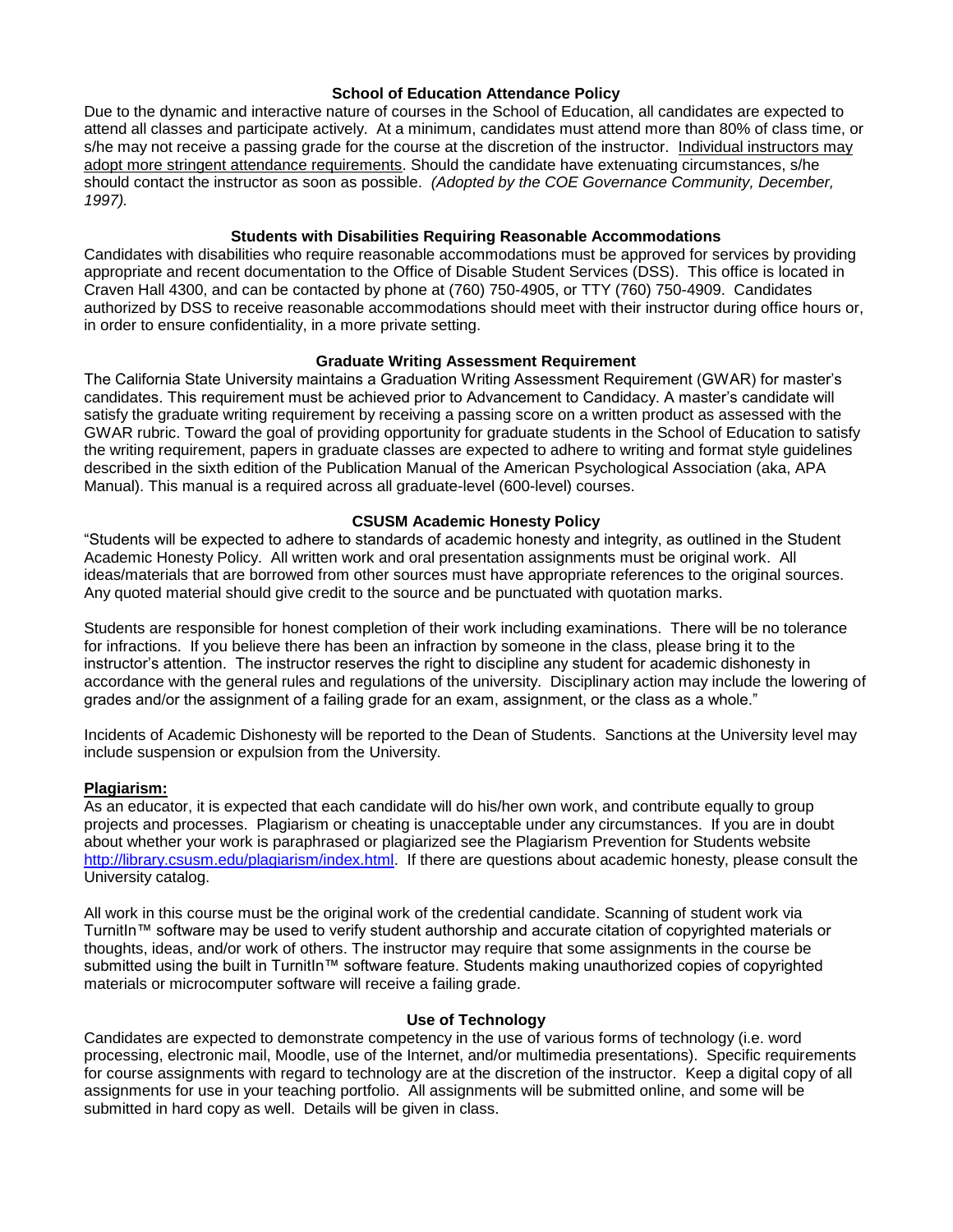## **Electronic Communication Protocol**

Electronic correspondence is a part of your professional interactions. If you need to contact the instructor, e-mail is often the easiest way to do so. It is my intention to respond to all received e-mails in a timely manner. Please be reminded that e-mail and on-line discussions are a very specific form of communication, with their own nuances and etiquette. For instance, electronic messages sent in all upper case (or lower case) letters, major typos, or slang, often communicate more than the sender originally intended. With that said, please be mindful of all e-mail and on-line discussion messages you send to your colleagues, to faculty members in the School of Education, or to persons within the greater educational community. All electronic messages should be crafted with professionalism and care.

Things to consider:

- Would I say in person what this electronic message specifically says?
- How could this message be misconstrued?
- Does this message represent my highest self?
- Am I sending this electronic message to avoid a face-to-face conversation?

In addition, if there is ever a concern with an electronic message sent to you, please talk with the author in person in order to correct any confusion.

## **COURSE REQUIREMENTS**

## **Required Reading, Materials, and Expectations**

## **Text:**

Snell, M.E.. & Brown, F. (2011). *Instruction of students with severe disabilities* (7th ed.). Upper Saddle River, NJ: Pearson Education, Inc.

Additional Selected Readings will be posted on Moodle

## **Additional Required Materials/Expectations:**

Full text of the Education Specialist Teacher Performance Expectations, the CSUSM Clinical Practice Assessment Preliminary Education Specialist Moderate/Severe Teaching Performance Expectations form, and the Moderate/Severe Individualized Transition Development Plan form. All three documents are posted on the School of Education website in the Education Specialist Special Education Handbook for Education Specialists.

**Person-First Language.** "Person-first" language (e.g., "Student with Down syndrome" rather than "Down syndrome student") must be used throughout all written and oral assignments and discussions.

**Cougar Courses Use and Class Preparation.** Examine the course Cougar Courses website at least twice weekly for messages and newly posted materials and resources. Download materials needed for each class *prior* to class and bring to class all required resources.

**Written Work.** Word-process and keep and electronic copy of all written work. You will want these for your records and use as professional portfolio entries.

**Timeliness.** Complete and submit all assignments on the due dates for full credit. If you have extraordinary circumstances that impact completion of your assignments or have questions or concerns, please contact the instructor(s) immediately.

**Participation.** Participate actively in class discussions and group activities and demonstrate positive interpersonal skills with classmates, the instructors, and guests.

**Peer Buddy.** Select at least two class "buddies" ensure you receive handouts and information if you miss class. Buddy's Name: Phone: e-mail: Buddy's Name: Phone: Phone: e-mail: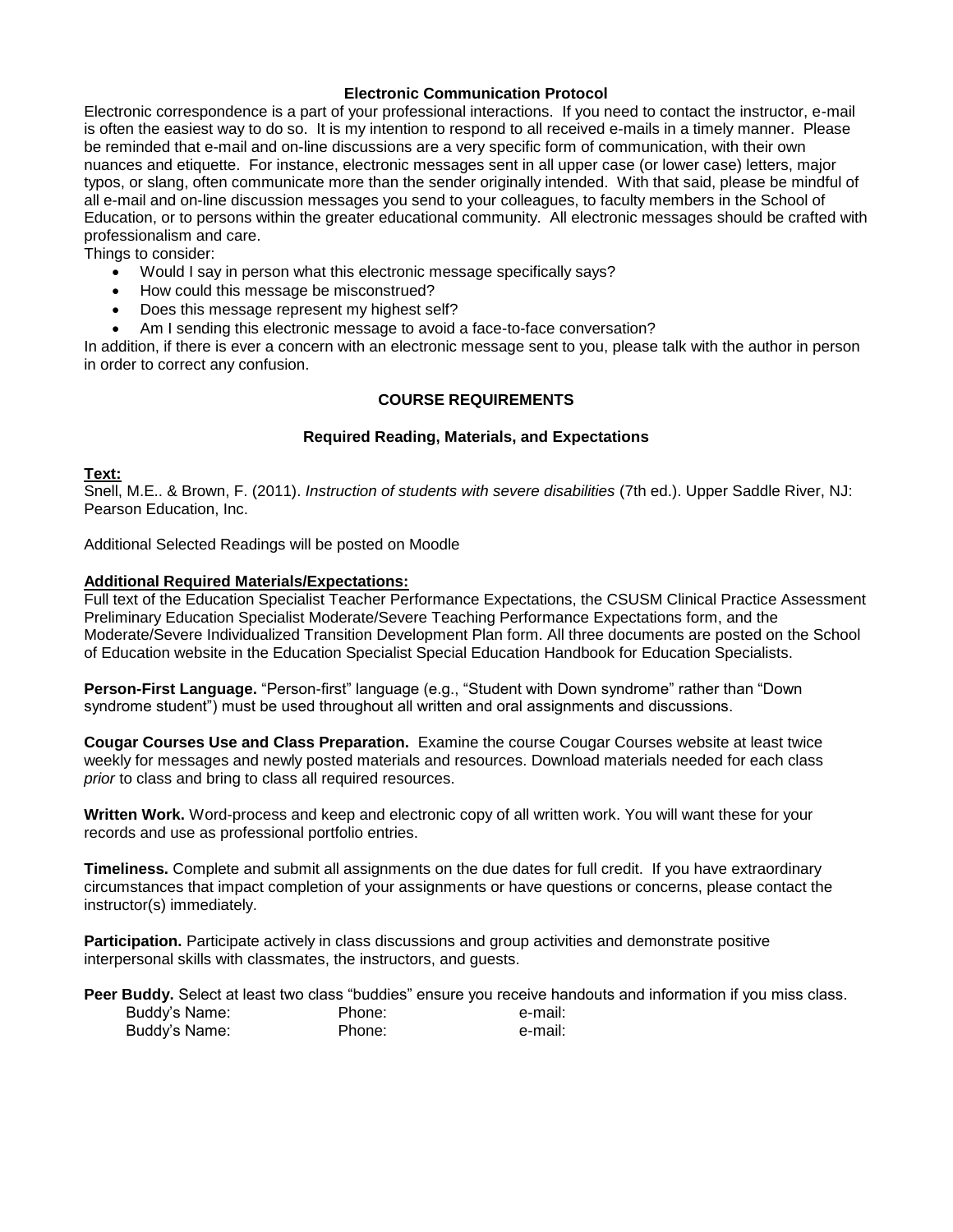## **TaskStream Enrollment and Postings**

The School of Education uses TaskStream to manage candidates' TPE, clinical practice, signature assignment, and disposition assessments. Candidates must be enrolled in TaskStream throughout the Mild/Moderate and Moderate/Severe Education Specialist program(s). Enrollment fees are paid by going to [www.taskstream.com](http://www.taskstrem.com/) and registering. Access the Prelim Mild/Mod & Mod/Sev Ed Spec Credential 2013 bucket by going to your home page, finding the Self-Enrollment area and clicking the *Enter Code* button. Then enter edspecialist as the program code. If this is the correct program, click the *Enroll* button. The Education Specialist program now will show up on your TaskStream home page when you log in. Be sure to remember your own exact enrollment name and password.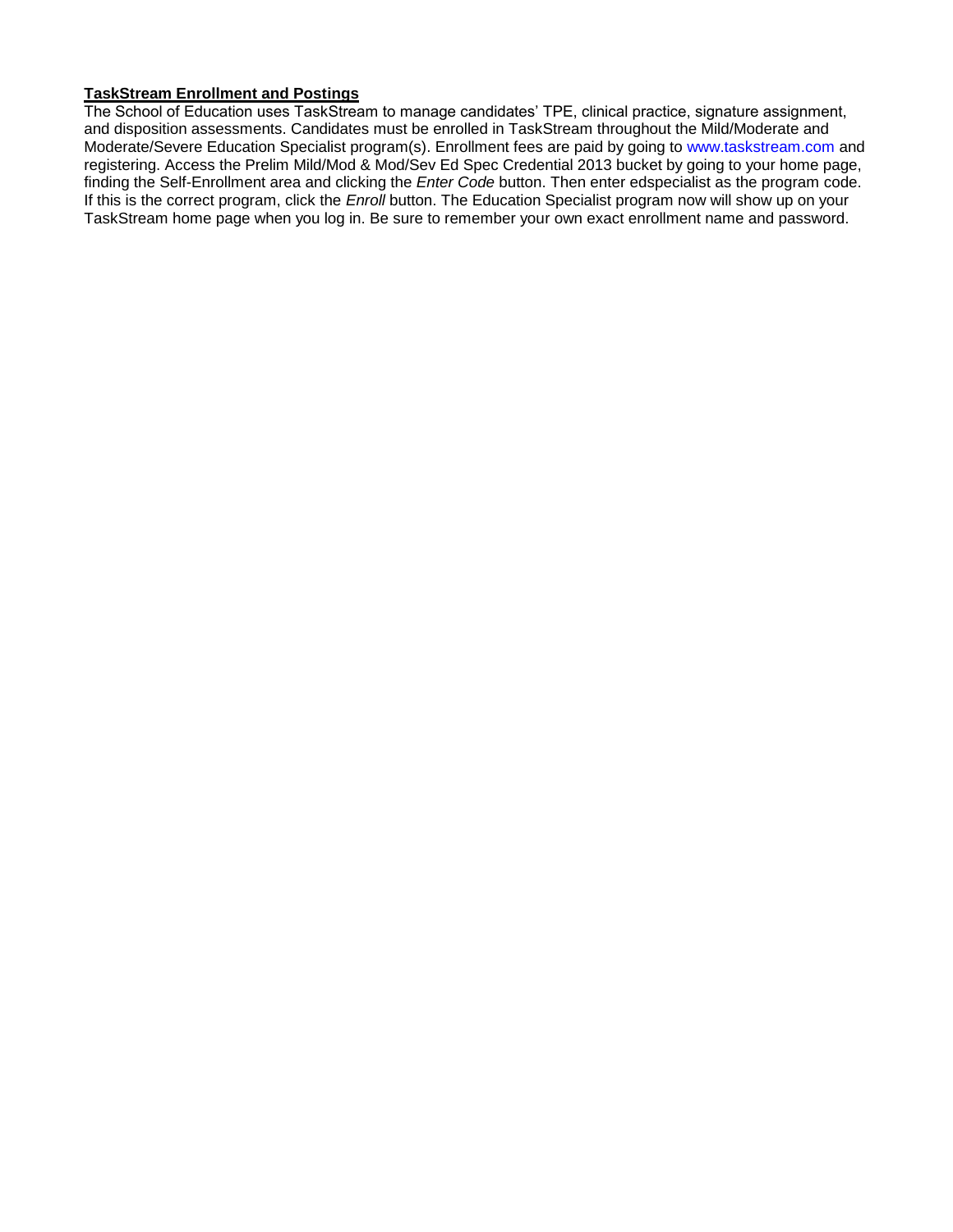# **SCHEDULE/COURSE OUTLINE**

| <b>Date</b> | <b>Class Description</b>                                                                                                                                                    | <b>Readings and</b><br>Preparation | <b>Assignments Due</b>                             |  |
|-------------|-----------------------------------------------------------------------------------------------------------------------------------------------------------------------------|------------------------------------|----------------------------------------------------|--|
| 1/21        | Orientation to the Course<br><b>Educating Students with</b><br>Moderate/Severe Disabilities:<br>Foundational Concepts and<br>Practices<br>Introduction to Area of Expertise | Syllabus<br><b>S&amp;B Ch.1</b>    | Area of Expertise: Teams/Topics<br>(in class)      |  |
|             | Project<br>Introduction to Case Study                                                                                                                                       |                                    |                                                    |  |
| 1/28        | Principles of Behavior<br><b>Applied Behavior Analysis</b>                                                                                                                  | <b>CC Readings</b>                 |                                                    |  |
| 2/4         | <b>Functional Behavior Assessment</b><br>Positive Behavior Support Plans<br>Crisis Intervention & Planning                                                                  | S&B Chs. 5,7                       |                                                    |  |
| 2/11        | Person-Centered Plannning<br>Common Core and Students with<br>Moderate/Severe Disabilities<br><b>ONLINE CLASS</b>                                                           | <b>CC Readings</b>                 | WBI #1 Due                                         |  |
| 2/18        | Using Assessment to Guide<br>Instruction and Planning                                                                                                                       | S&B Ch. 3                          | WBI #2 Due                                         |  |
| 2/25        | Curriculum and Instruction                                                                                                                                                  | S&B Chs. 4,6,13                    | WBI #3 Due                                         |  |
| 3/4         | Autism Spectrum Disorder:<br><b>Evidence-Based Practices</b>                                                                                                                | <b>CC Readings</b>                 |                                                    |  |
| 3/11        | Instructional Design and Strategies:<br><b>Applied Behavior Analysis</b>                                                                                                    | <b>CC Readings</b>                 |                                                    |  |
| 3/18        | Instructional Design and Strategies:<br><b>TEACCH</b>                                                                                                                       | <b>CC Readings</b>                 | WBI #4 Due                                         |  |
| 3/25        | <b>Teaching Communication Skills</b>                                                                                                                                        | Ch. 13                             |                                                    |  |
| 4/1         | <b>SPRING BREAK</b>                                                                                                                                                         |                                    |                                                    |  |
| 4/8         | ***No Formal Class***<br>Area of Expertise WORKNIGHT                                                                                                                        | S&B Chs. 8, 12                     | WBI #5 Due                                         |  |
| 4/15        | Working with Para-educators<br><b>Fostering Family-Professional</b><br>Partnerships                                                                                         |                                    |                                                    |  |
| 4/22        | Professional Panel - Related<br><b>Services and Other Supports</b>                                                                                                          | S&B, Ch. 2                         |                                                    |  |
| 4/29        | Area of Expertise Presentations                                                                                                                                             |                                    | Area of Expertise Project Due                      |  |
| 5/6         | Area of Expertise Presentations<br><b>Course Evaluations</b>                                                                                                                |                                    | <b>Student and Family Case Study</b><br><b>Due</b> |  |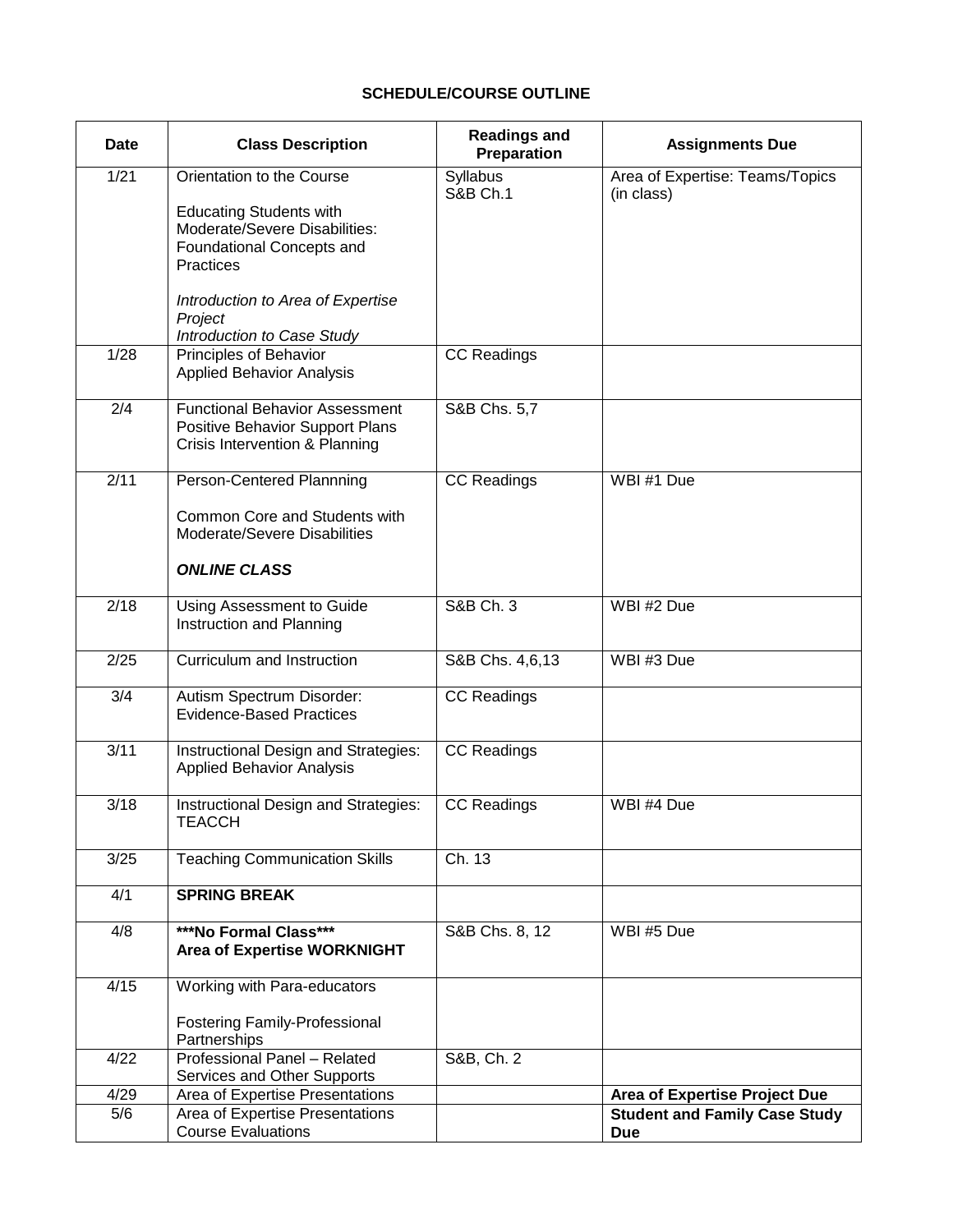#### **GRADING SCALE**

Grades are computed according to the following grading scale.

 $A = 93-100\%$   $A = 90-92\%$   $B = 87-89\%$   $B = 83-86\%$   $B = 80-82\%$   $C = 77-79\%$ 

Note: Any grade below a C+ results in class failure, as courses with a grade below a C+ cannot be applied toward a credential.

## **ASSIGNMENTS AND POINT DISTRIBUTION**

| <b>Collaboration and Participation:</b><br>(1 point per session)                                             | 16 points  |
|--------------------------------------------------------------------------------------------------------------|------------|
| <b>Web-Based Instruction Activities</b><br><b>Posted on Cougar Courses:</b><br>(5 postings at 6 points each) | 30 points  |
| <b>Area of Expertise Project:</b>                                                                            | 24 points  |
| <b>Case Study:</b>                                                                                           | 30 points  |
| <b>Total Points:</b>                                                                                         | 100 points |

#### **Assignment Descriptions:**

#### **Collaboration/Participation: (16 points)**

**Purpose:** The field of working with individuals with moderate and severe disabilities requires knowledge of many and varied resources, strategies, foundational concepts, and agencies. The purpose of face-to-face sessions is to provide participants with an opportunity to demonstrate understanding and application of essential concepts and practices in professional practice while interacting with others in a professional learning community.

#### **Criteria for Grading Participation**:

Participation points are assigned based upon the following criteria: a) collaborative cooperation in all class activities and group assignments; b) enthusiasm for the content and activities; c) respectful interaction with speakers, fellow students, and the instructor; d) patience and flexibility with the technology and materials. Cougar Courses postings or other assignments completed *during* class time will receive no credit.

**Web-Based Instruction Activities posted on Cougar Courses: (30 points, 5 postings at 6 points each)** Web-Based Instruction Activities will be posted on Cougar Courses. Web-Based Instruction Activities are submitted via Cougar Courses by the due date.

**Purpose:** Candidates develop depth of understanding with regard to multiple dimensions of education and community participation of students with moderate and severe disabilities. All readings are completed with critical thought and reflection before the class period in which they are discussed.

**Criteria for Evaluation**: WBI Activities address all reading materials and are complete, thorough, well thought out and written, and submitted by the due date on the course schedule. All WBI Activities must be at least 3 doublespaced pages.

## **WBI #1 Person Centered Planning**

Read the article: "Person-Centered Planning: Maps and Paths to the Future", by Howard Garner and Lisa Dietz. This brief article provides a very nice overview of the concepts of Person Centered Planning. <http://www.ttac.odu.edu/articles/person.html>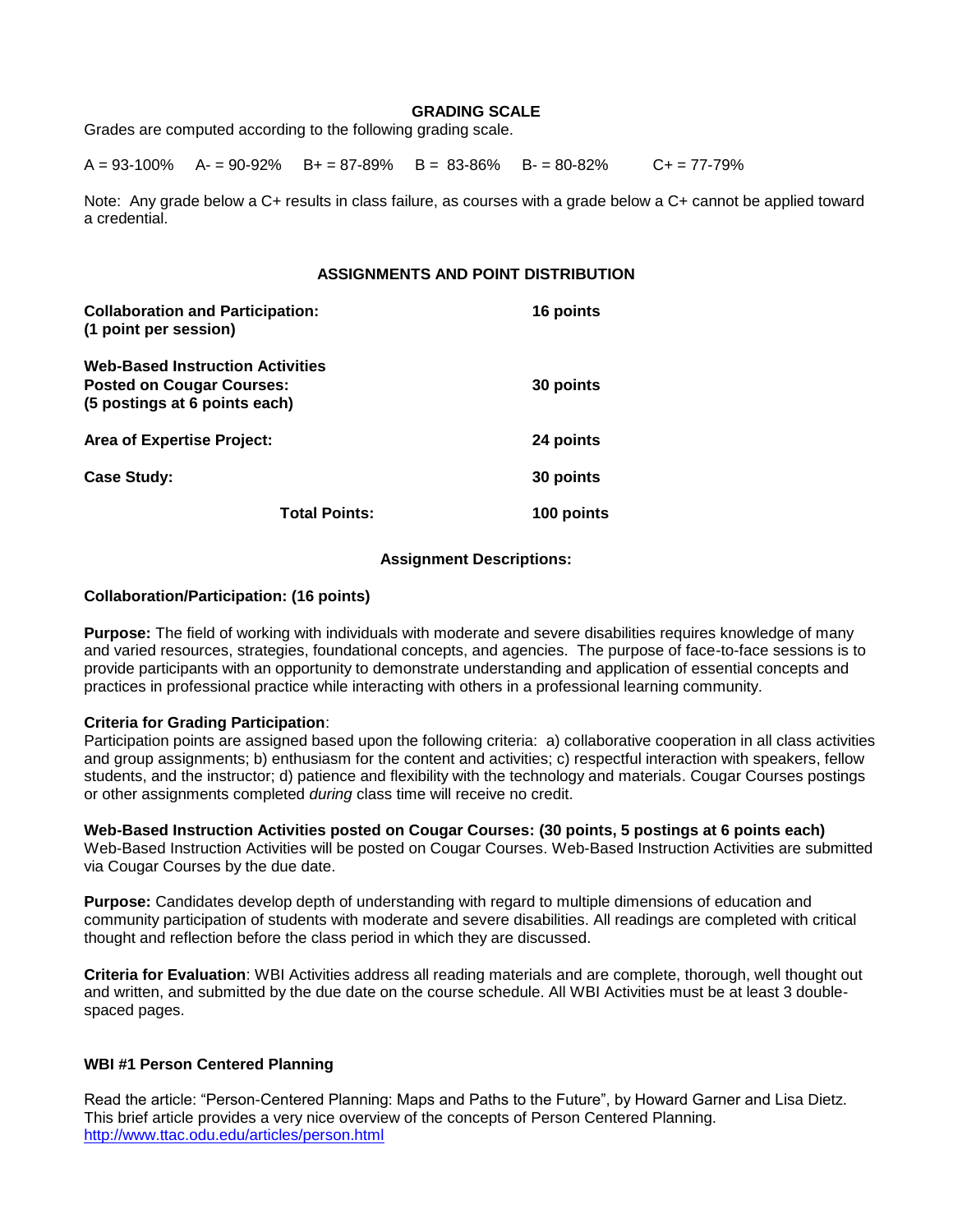Prompt: What are the key and most important aspects of this approach for individuals with moderate/severe disabilities? How does person centered planning differ from the traditional approaches used throughout the history of special education? Do you have a personal experience to share regarding planning meetings you have been in during your teaching?

Go to<http://www.capacityworks2.com/> and view the TED video "Beautiful Justice" presented by Beth Mount.

Prompt: What were some of your "new learnings/take-aways" from this presentation? How might this impact your job as an Education Specialist supporting students with Moderate/Severe Disabilities?

Self Determination Resources: The Learning Communit[y http://www.learningcommunity.us/home.html](http://www.learningcommunity.us/home.html) 

Begin by reading the overview for The Learning Community by selecting "About Us" and "Our work" on the top menu bar.

Prompt: Go to the "Reading Room" (also on the top menu bar) and select a category (e.g. Cultural Competence, helping People Move etc.) then select a resource or publication to read.

a) Tell why you selected that resource or publication.

b ) Provide the full URL link to that resource.

c) What did you learn from this material?

## **WBI #2: Common Core Standards, Alternate Assessments, and Students with Moderate/Severe Disabilities**

It is an exciting time in education! New standards and new assessments! Review links/articles/resources provided in Cougar Courses under WBI #2. Describe "new learnings/take-away" on common core standards, alternate assessments, and students with moderate/severe disabilities.

## **WBI #3: Curriculum and Instruction**

Read Ch. 6 and 13 in the Snell and Brown text. Respond to the prompts below based on your reading and experience. Do not take direct quotes from the text.

Summarize the 4-step model to develop individual adaptations for students with Moderate/Severe Disabilities in Ch. 6 of the Snell and Brown text (pp. 236-255). Are there aspects of this model that you are already using? What were some new learnings?

Imagine that you are the teacher of a first-grade student with multiple disabilities and complex communication needs. At the IEP meeting, you want to explain to the parents of the child and the rest of the team why you think that it is important to prioritize literacy and math learning for this student. What would you say? What examples might you give of how literacy and math instruction for this child might look? Use Snell and Brown Ch. 13 pp. 499-521).

## **WBI # 4: Autism Spectrum Disorder**

View the films: "Autism is a World" and "Wretches and Jabberers" in the Film section in Cougar Courses. Compose a reflection (not a summary) about each film. Reflect on something you learned about individuals with ASD, specifically referring to what you saw that taught or reminded you of your learning.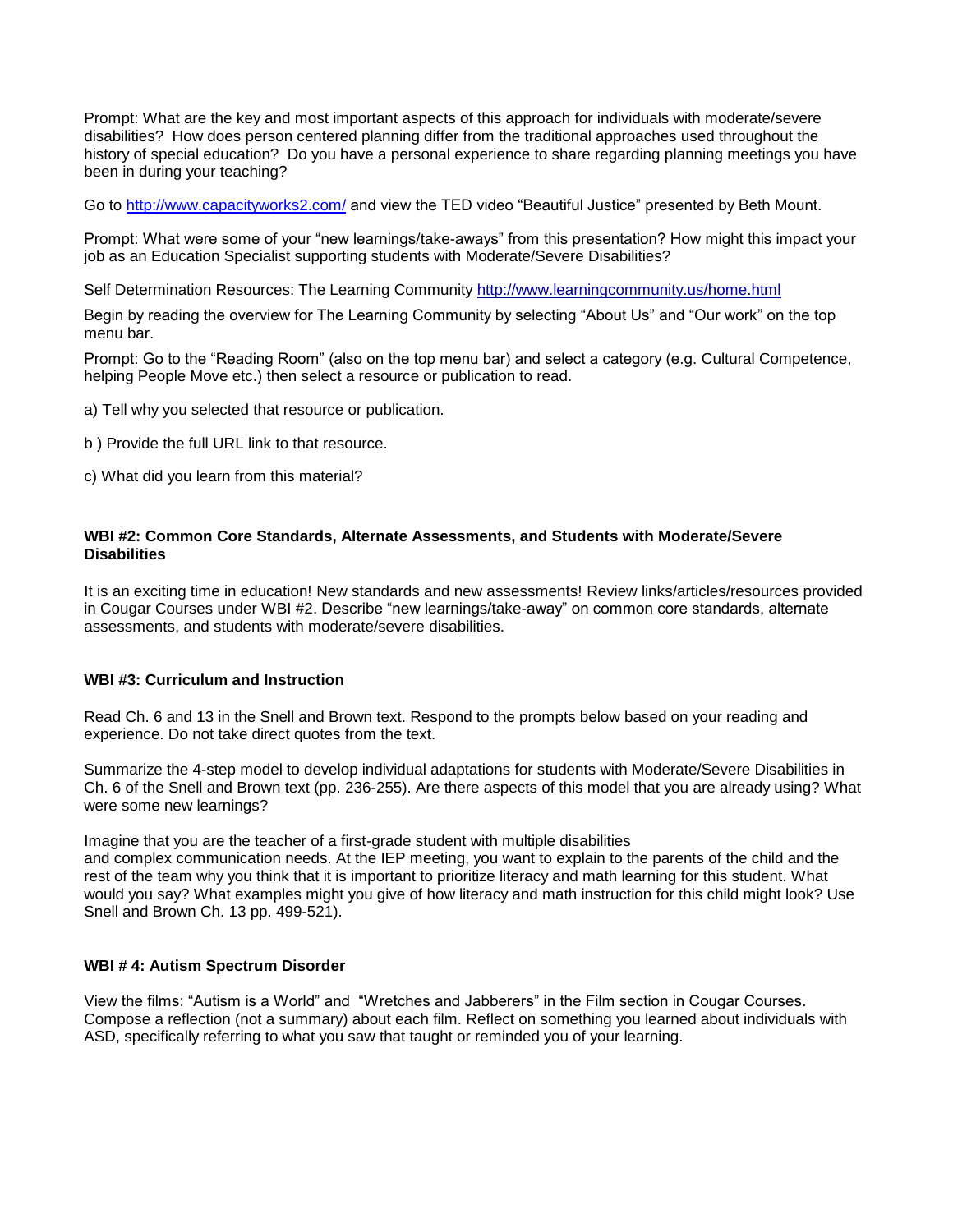## **WBI #5: Medically Fragile/Rare Disorders and Working with the School Nurse**

#### *Working with the School Nurse*

Based on your reading of Ch. 8 in your Snell and Brown text, summarize the role of the school nurse in supporting students with chronic health problems. What are some classroom adaptions that may need to occur within your classroom or with the students you support?

#### *Medically Fragile/Rare Disorders*

Many of you may be working with children or will work with children in the future who have rare syndromes or diseases. These are often named after the person who has identified and defined the related set of conditions and characteristics. These conditions are the underlying etiology/causal factors impacting development and resulting in the disabilities of the learners.

Many parents and professionals become quite frustrated when unable to find adequate information to inform the assessment and instruction processes for the child.

Go to NORD: (National Organization for Rare Disorders)<http://www.rarediseases.org/> This site has a wealth of information on rare diseases including a search engine for "orphan drugs" and clinical trials. The major headings also include an index of rare diseases (found on the menu bar on the left of the page), a rare disease database, an organization data base and a subscriber data base of research articles and reports.

As an example of its uses, enter Fabry Disease into to the search engine. You will see the power of this site through this trial search. Research a syndrome in which you have some interest.

Summarize your impressions of using and exploring this web site in a full paragraph. Provide information on one site you linked to and provide the topic, and full URL for that web site from which you have derived your information.

Search for a rare syndrome you have been wondering about, or if you do not know of one, go to the "index of rare diseases" on the left menu bar, select one and study it. Provide a full paragraph synopsis about what you have learned; provide the full name of the syndrome/disease and the full URL for it (if different from the rare diseases site). You may provide information on symptoms, impact of this disorder, pharmacology, interventions, links to related web sites etc.

Remember, do not copy and paste large block of text from web sites; reflect in your own words while providing reference to the appropriate web site or sites. Post your work on the WBI #5 Forum so that everyone benefits from your research.

## **Area of Expertise Project: (24 points)**

**Purpose:** The Area of Expertise Project provides the opportunity for a team of candidates to study and research in depth specific topics regarding the education and support of students with moderate/severe disabilities in K-12 settings. You are required to address each of the areas within your topic. Topics and teams will be assigned in class. Topics will include:

- Addressing Sensory/Movement/Motor Disabilities/Disorders
	- o Key Concepts in Understanding Sensory and Motor Disability
	- o Getting Help from Therapists and Other Specialists: Working as a Team
	- o Proper Physical Management and Equipment
	- o Sensory Supports and Strategies
- Specialized Health Care and Teaching Self-Care Skills
	- o A Description of Specialized Health Care Procedures
	- o Health and Safety Procedures
	- o Collaborating with the School Nurse, Medical Professionals, Parents, and Paraeducators
	- o Self-Care Teaching Considerations
	- o Toileting
	- o Eating and Mealtime
	- o Dressing and Grooming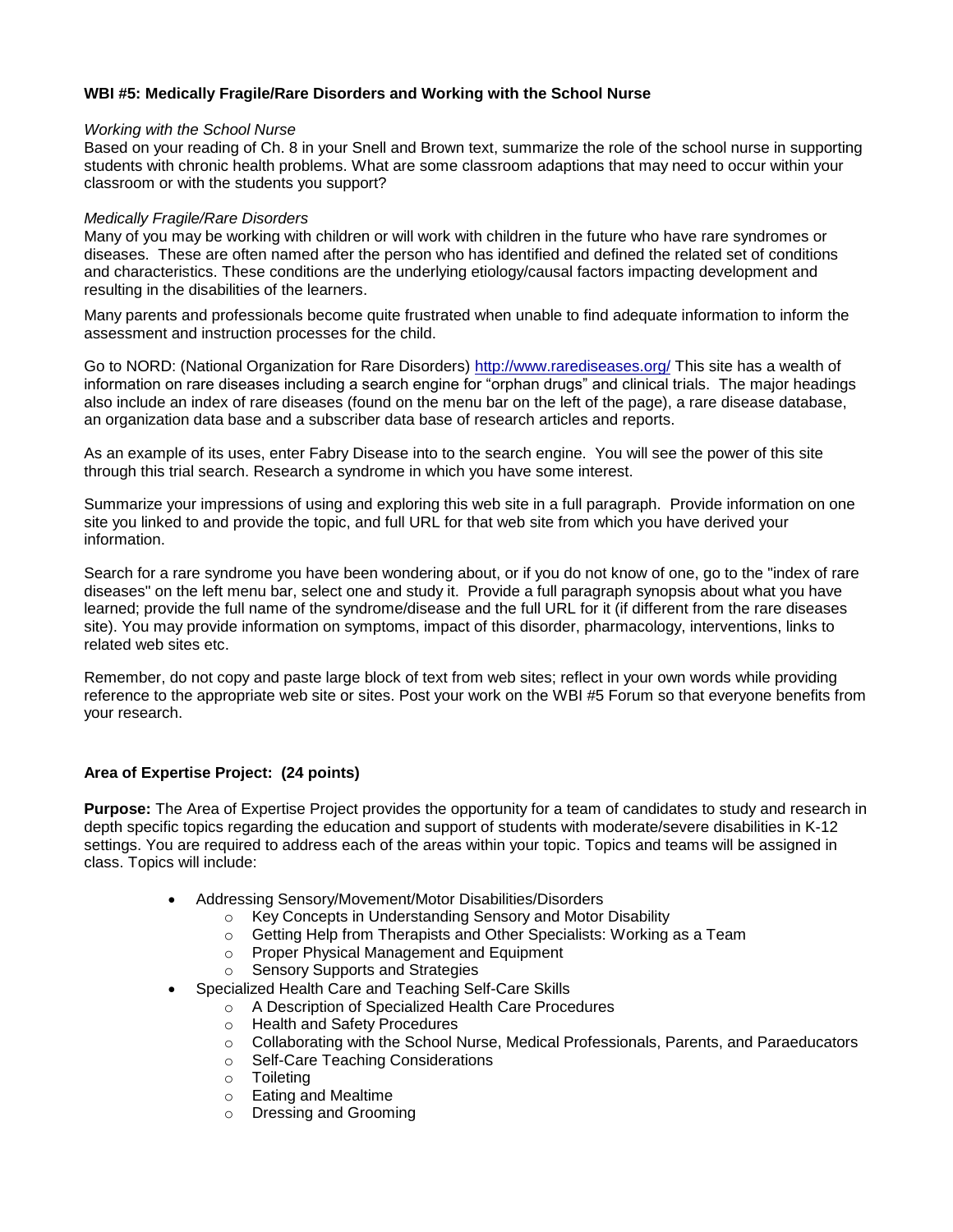- Supporting Peer Relationships and Social Skills
	- o A Description of Peer Relationships and Social Skills
	- o Promoting Peer Interaction and Social Relationships
	- o Evidence-Based Strategies for Supporting Relationships and Effective Communication Within Relationships
	- o Addressing Relationships Within Educational Planning Efforts (increase the extent and variety of social interactions to achieve and expand meaningful social relationships across all settings)
- Teaching Academic Skills
	- o Selecting Academic Skills for Instruction
	- o Determining the Instructional Approach
	- o Literacy Instruction
	- o Math Instruction
	- o Science Instruction
- Building Skills for Home and Community
	- o Using Person-Centered Assessment and Planning
	- o Coordinating Instruction with Families
	- o Selecting Appropriate Instructional Settings
	- o Community-Based Instruction
	- Transitioning from School to Employment
		- o Transition Planning
		- o Teaching Employment Skills
		- o Adult Outcomes and Meaningful Employment Outcomes
		- o Family Roles in Transition
		- o Interagency Collaboration

**Criteria for Evaluation:** Given the format provided, each team researches, writes, and presents about an assigned topic from the list above, with equitable distribution of responsibility in preparation and presentation of the project. The project will include: an annotated bibliography of literature, websites and materials; a summary report of researched literature, websites, and materials; a PowerPoint Presentation to be presented to the class; a 2 page Tip Sheet to be shared with the class that includes agencies and other resources; and a meta-evaluation of their own and teammates participation in the project. Grading Rubric will be provided.

## *Area of Expertise Teams and Topics:*

Teams will be created during the first or second class meeting and topics will be assigned to groups by the instructor. Topics will not be repeated across groups to provide candidates with an expansion of content areas of importance to students with moderate/severe disabilities. Teams are encouraged to use the required text (Snell & Brown, 2011) as a springboard for exploration. Additional out of class meetings with team members are necessary.

## *Annotations and Resources: (5 points)*

This section of the report will present a review of literature, web-sites, and materials and other resources that pertain to your topic. Each member is responsible for one article or book, one web-site, and one curricular, instructional, or assessment resource. When reviewing curricular, instructional or assessment resources please include: the name and type of resource, publisher/agency and address, description of the resource, and a critique of the resources. Annotations of articles or books should include the full reference in APA Style  $6<sup>th</sup>$  Ed., a summary of the article/book, and your critique/response. Please make sure your individual name is on your annotations to receive full credit. Organize this section so that colleagues can review the material you have assembled quickly and find them efficiently. Provide evidence of each item reviewed either right after the annotation or in an appendix.

## *Summary Report: (5 points)*

This section will summarize your research finding in a 4-6 page narrative. Be sure to reference all your sources, and include the reference list at the end of the report. Please note that this should not be an amalgamation of annotations, but a narrative. Include a section of need for further research and/or material development. The report must be in APA Style  $6<sup>th</sup>$  Edition.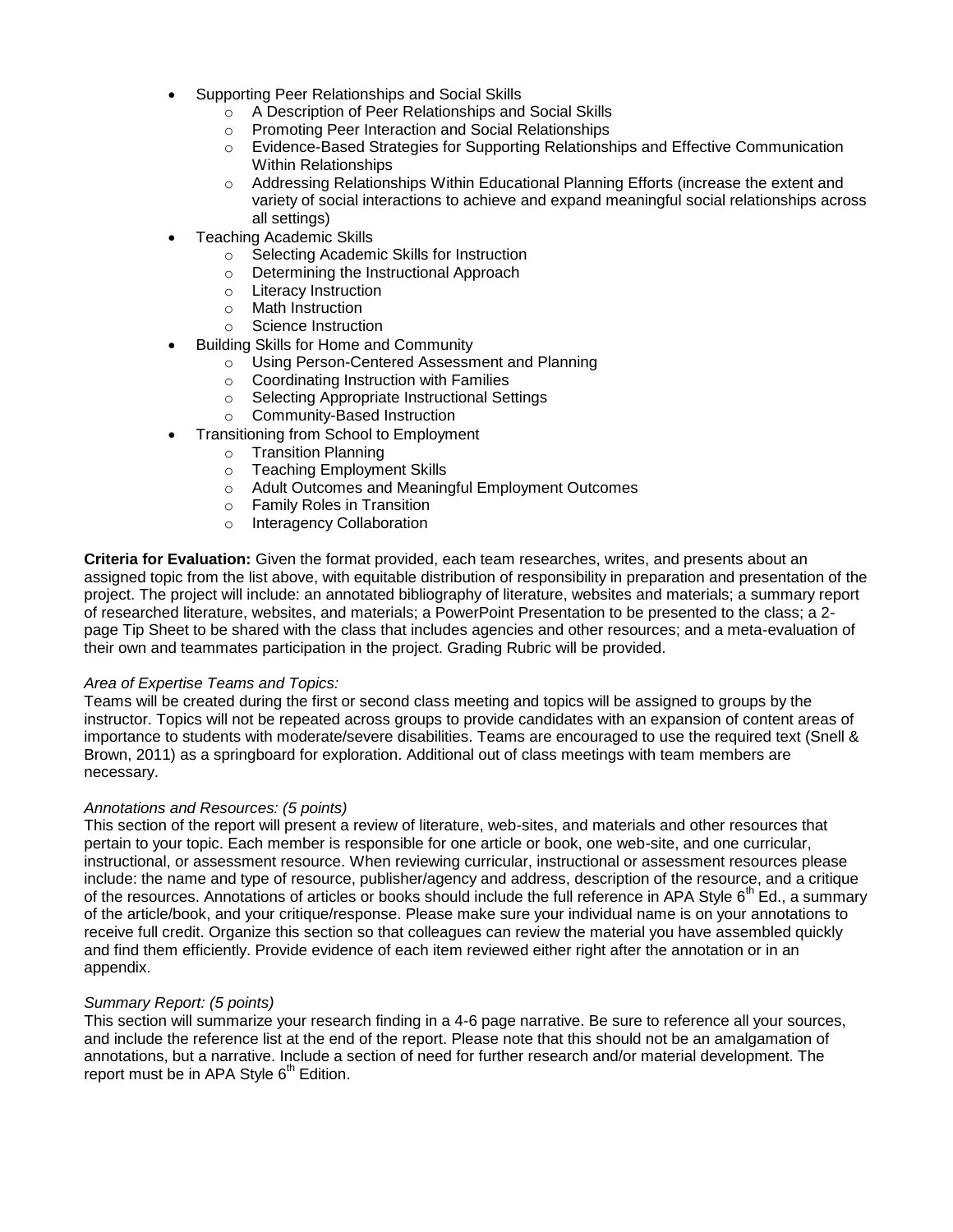## *Class Presentation: (5 points)*

Each Area of Expertise Project is presented as a team presentation in class. Your total presentation should be 20- 30 min. in length. Each member of your team must take part in the presentation. Presentations must include a detailed description of your topic and its application in a K-12 setting for students with moderate/severe disabilities. Please remember that you are presenting to teachers, therefore your presentation should be *practical and applicable.* Presentations should include: General description; Description of population with these differences; Collaboration with Related Services (SLP, OT, PT, APE, AT, etc.); Collaboration with Student, Family, and other Professionals; Description and application of specific strategies, curricular and instructional materials, assessment strategies, agencies and other resources; Implications for inclusive settings. Please submit your presentation in handout form within your Area of Expertise binder.

## *Area of Expertise Teacher Tip Sheet: (5 points)*

Create a 2-page (1 page front and back) tip sheet for all members of the class. Distill the information you have learned into the "most important facts" tips sheet for teaching and using this body of information. Please be sure to include useful references, resources, and agencies. Make copies to distribute to every class member during your presentation.

## *Meta-Evaluation (4 points):*

Each team member completes a meta-evaluation of their own and teammates participation in the project. Evaluations must be submitted via Cougar Courses dropbox.

## **Student and Family Case Study: (30 points)**

In order to provide personalized instruction and supports to students with moderate/severe disabilities and their families, candidates must demonstrate their ability to access and assess the strengths and needs of their students and families. This assignment will require students to prepare a case study in which they will access and assess the needs of both the student and family. Based on this assessment, candidates will be required to write individualized education plan goals, plan instructional strategies/supports, and develop methods for data collection. In addition, candidate will describe supports for the family to access community resources and supports and prepare for an upcoming transition. In order to complete this assignment, candidates must receive signed permission from parents to observe and interview teachers, family members and the student. Pseudonyms will be used to protect confidentiality.

## *Case Study Components:*

*Part 1. Assessment Procedures: (6 points)* This section should describe the types of assessment procedures used in this case study. Please indicate the date, time, and duration of the assessment procedure. Possible assessment procedures might include (but are not limited to): observation of student and/or family (school, home, community); interviews (student, teachers, family members, etc.); records review (IEP's present and past, assessments, assessment reports, authentic assessment, teacher/therapist data, medical reports/evaluations, etc.); formal and information assessment procedures done with classroom teacher.

*Part 2. Description of Student and Family: (6 points)* This section should describe the strengths and areas of need of the student and family. Your report should highlights both strengths and needs in the following areas:

- Description of Current Educational Program/Services and Family Life
- Strengths, Talents, Interests, Passions
- Learning Characteristics
- Communication Skills (Verbal and Nonverbal, AT and AAC if applicable)
- Movement, Mobility, Sensory, and Specialized Health Care
- Social Interaction Skills, Relationships, Belonging
- Emotional/Behavioral
- Self-Care
- Other Characteristics Associated with the Special Education Eligibility Category

*Part 3. Instructional Strategies and Supports/ IEP Goals: (6 points)* This section should describe 3-5 annual IEP goals (with objectives) related to the current needs of the student/family. IEP goals should be developed based on your assessments of the student/family. Goals must include Common Core Standards. For each IEP goal, describe personalized supports and instructional strategies that might be used to assist the student/family in meeting these goals and develop a plan for data collection.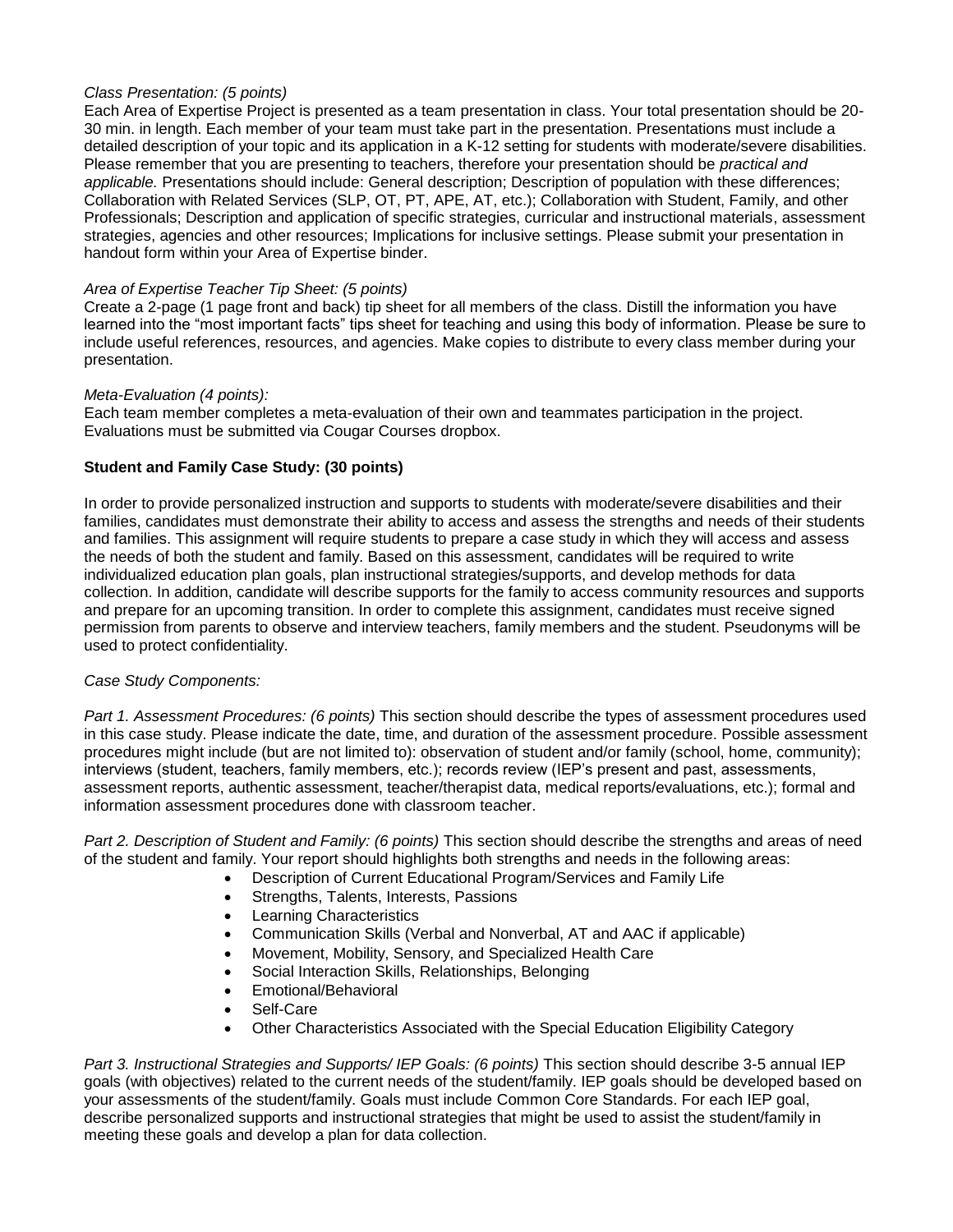*Part 4. Family, Community, and Transitional Supports: (6 points)* This section should describe supports for the family to access the resources and supports within their community. In addition, this section should describe supports for preparing for an upcoming transition for this student/family (elementary to middle school; middle school to high school; high school to adult program; other family transition; etc.).

*Professional Presentation of Work: (6 points)* Complete report is detailed, thorough, and professionally presented. Case study is free of spelling and grammar errors. APA style is used when appropriate.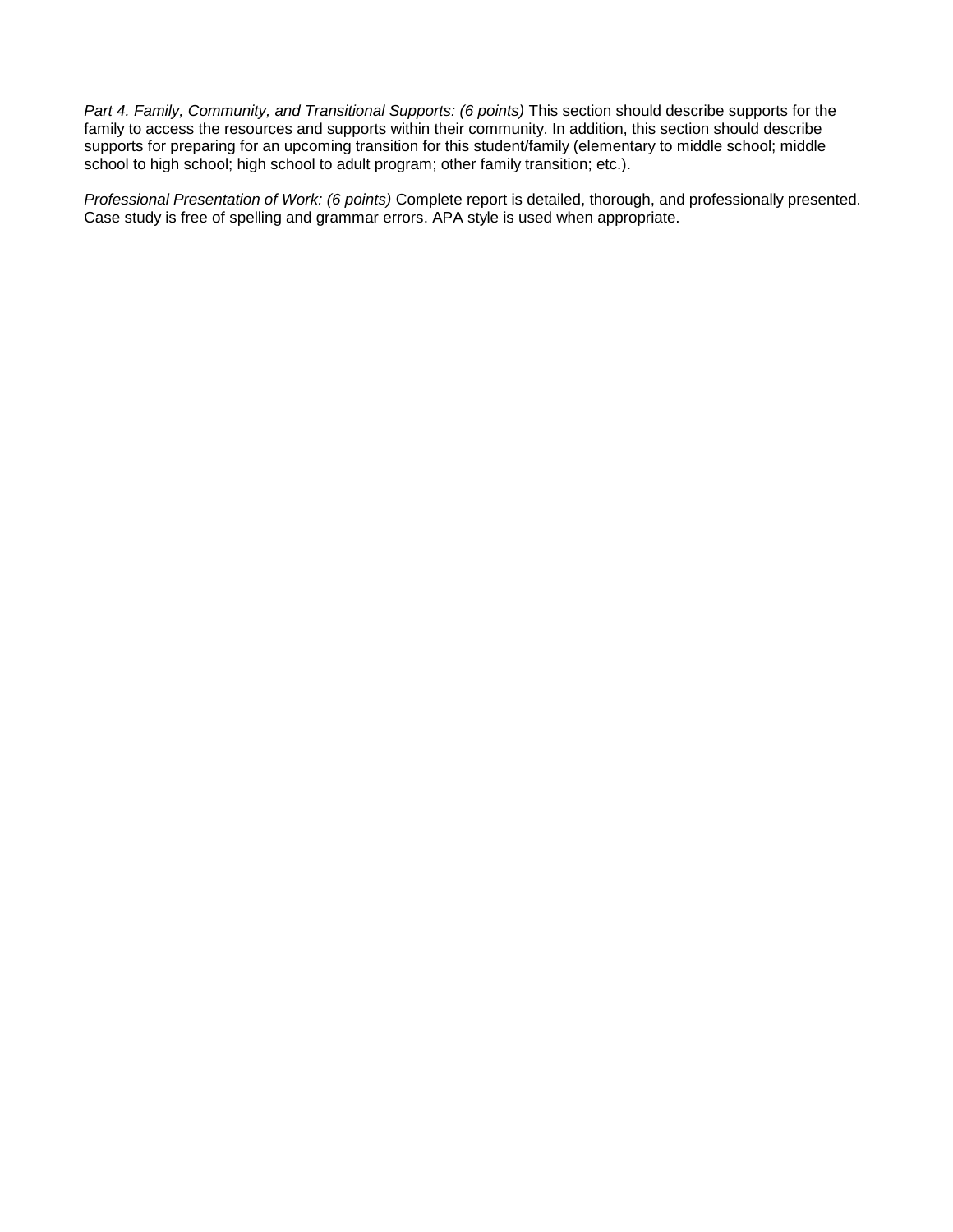



333 South Twin Oaks Valley Road San Marcos, California 92096-0001 Tel: 760.750.4300 Fax: 760.750.3160 www.csusm.edu/education

# **RUBRIC**

| <b>Components</b>  | <b>No Submission</b> | <b>Does Not Meet</b>        | Approaching                | <b>Meets</b>                             | <b>Exceeds</b>               | <b>Points</b> |
|--------------------|----------------------|-----------------------------|----------------------------|------------------------------------------|------------------------------|---------------|
|                    | (0 points)           | <b>Expectations</b>         | <b>Expectations</b>        | <b>Expectations</b>                      | <b>Expectations</b>          | <b>Earned</b> |
|                    |                      | (Requires significant more  | (Demonstrates              | (Meets the expectations                  | (Understands and/or          |               |
|                    |                      | understanding, instruction, | understanding but requires | as stated in component)                  | performs beyond              |               |
|                    |                      | and/or experience)          | additional coaching or     | (3 points)                               | stated expectations)         |               |
|                    |                      | (1 point)                   | clarification)             |                                          | (4 points)                   |               |
|                    |                      |                             | (2 points)                 |                                          |                              |               |
|                    | No assignment        | Limited description of the  | Description of the         | Thorough description of                  | Professionally detailed      |               |
|                    | submitted.           | assessment procedure.       | assessment procedures.     | assessment procedures<br>consistent with | description of<br>assessment |               |
|                    | Assignment           | Limited assessment          | Assessment procedures are  | expectations of novice                   | procedures consistent        |               |
|                    | submitted after      | procedures.                 | not exhaustive.            | teachers.                                | with expectations of         |               |
|                    | agreed upon due      |                             |                            |                                          | novice teachers.             |               |
|                    | date.                | Inappropriate assessments   | Assessment procedures are  | Includes a variety of data               |                              |               |
|                    |                      | used.                       | appropriate.               | collection methods:                      | Includes a variety of        |               |
|                    |                      |                             |                            | interviews, observations,                | data collection              |               |
|                    |                      |                             |                            | records review, formal or                | methods: interviews,         |               |
|                    |                      |                             |                            | information                              | observations, records        |               |
|                    |                      |                             |                            | assessments.                             | review, formal or            |               |
| Part 1. Assessment |                      |                             |                            |                                          | information                  |               |
| <b>Procedures</b>  |                      |                             |                            |                                          | assessments.                 |               |
|                    |                      |                             |                            |                                          |                              |               |
|                    |                      |                             |                            |                                          |                              |               |
|                    |                      |                             |                            |                                          |                              |               |
|                    |                      |                             |                            |                                          |                              |               |
|                    |                      |                             |                            |                                          |                              |               |
|                    |                      |                             |                            |                                          |                              |               |
|                    |                      |                             |                            |                                          |                              |               |
|                    |                      |                             |                            |                                          |                              |               |
|                    |                      |                             |                            |                                          |                              |               |
|                    |                      |                             |                            |                                          |                              |               |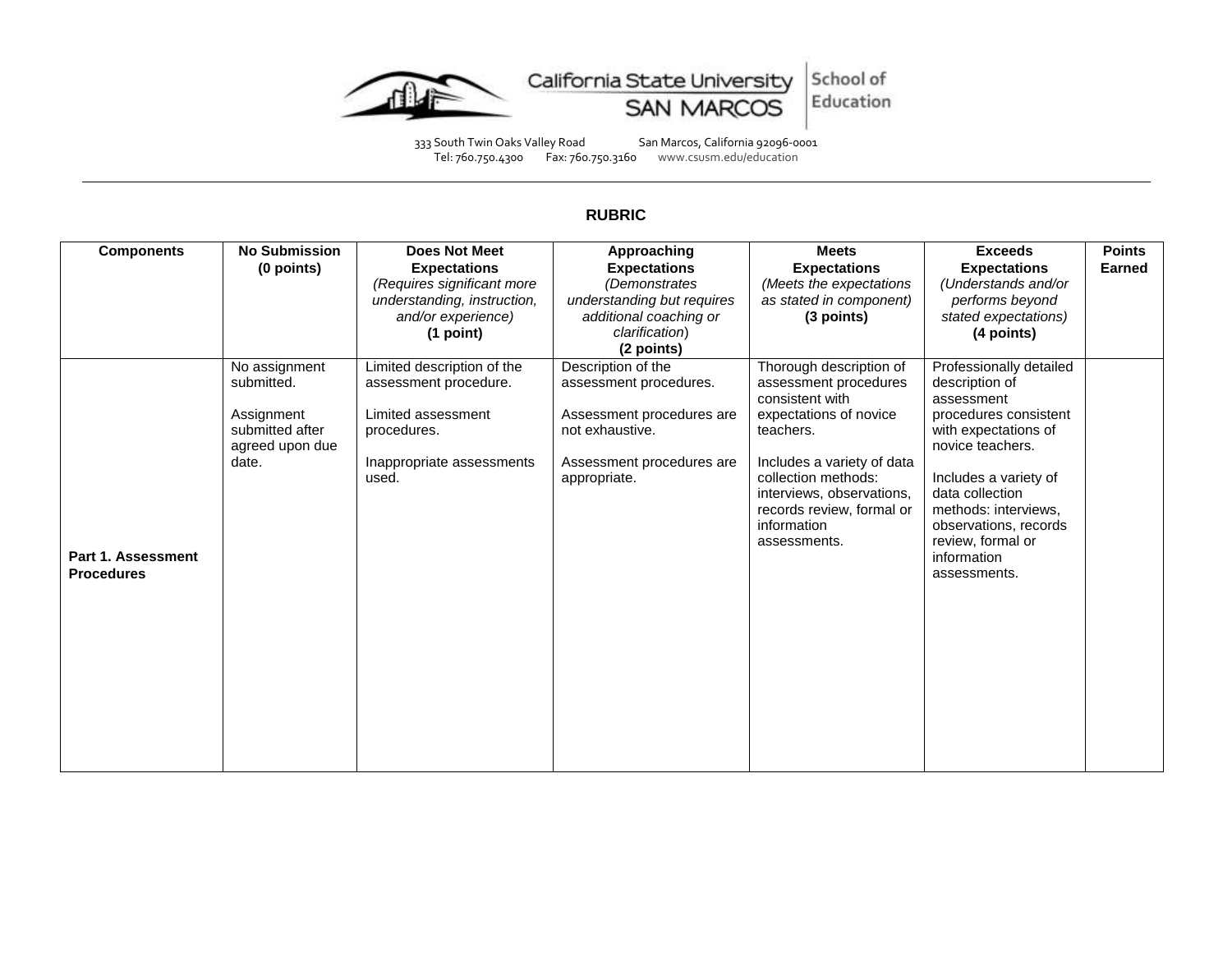| <b>Components</b>   | <b>No Submission</b> | <b>Does Not Meet</b>         | Approaching                   | <b>Meets</b>              | <b>Exceeds</b>                              | <b>Points</b> |
|---------------------|----------------------|------------------------------|-------------------------------|---------------------------|---------------------------------------------|---------------|
|                     | (0 points)           | <b>Expectations</b>          | <b>Expectations</b>           | <b>Expectations</b>       | <b>Expectations</b>                         | <b>Earned</b> |
|                     |                      | (Requires significant more   | (Demonstrates                 | (Meets the expectations   | (Understands and/or                         |               |
|                     |                      | understanding, instruction,  | understanding but requires    | as stated in component)   | performs beyond                             |               |
|                     |                      | and/or experience)           | additional coaching or        | (3 points)                | stated expectations)                        |               |
|                     |                      | (1 point)                    | clarification)                |                           | (4 points)                                  |               |
|                     |                      |                              | (2 points)                    |                           |                                             |               |
|                     | No assignment        | Limited description of       | Description of                | Thorough description of   | Professionally detailed                     |               |
|                     | submitted.           | student/family.              | student/family.               | the student/family        | description of the                          |               |
|                     |                      |                              |                               | consistent with           | student/family                              |               |
|                     | Assignment           | Does not include information | Description focused too       | expectations of novice    | consistent with                             |               |
|                     | submitted after      | in each section.             | heavily on deficits or is not | teachers.                 | expectations of                             |               |
|                     | agreed upon due      |                              | based on assessment.          |                           | experienced teachers.                       |               |
|                     | date.                | Description is deficit based |                               | Highlights both strengths |                                             |               |
|                     |                      | and/or does not use person-  | Includes information in most  | and needs.                | Highlights both                             |               |
|                     |                      | first language.              | sections.                     |                           | strengths and needs.                        |               |
|                     |                      |                              |                               | Includes information in   |                                             |               |
|                     |                      |                              |                               | each section.             | Includes information in                     |               |
|                     |                      |                              |                               |                           | each section.                               |               |
|                     |                      |                              |                               | Uses person-first         |                                             |               |
|                     |                      |                              |                               | language consistently.    | Uses person-first<br>language consistently. |               |
|                     |                      |                              |                               |                           |                                             |               |
|                     |                      |                              |                               |                           |                                             |               |
| Part 2. Description |                      |                              |                               |                           |                                             |               |
|                     |                      |                              |                               |                           |                                             |               |
|                     |                      |                              |                               |                           |                                             |               |
|                     |                      |                              |                               |                           |                                             |               |
|                     |                      |                              |                               |                           |                                             |               |
|                     |                      |                              |                               |                           |                                             |               |
|                     |                      |                              |                               |                           |                                             |               |
|                     |                      |                              |                               |                           |                                             |               |
|                     |                      |                              |                               |                           |                                             |               |
|                     |                      |                              |                               |                           |                                             |               |
|                     |                      |                              |                               |                           |                                             |               |
|                     |                      |                              |                               |                           |                                             |               |
|                     |                      |                              |                               |                           |                                             |               |
|                     |                      |                              |                               |                           |                                             |               |
|                     |                      |                              |                               |                           |                                             |               |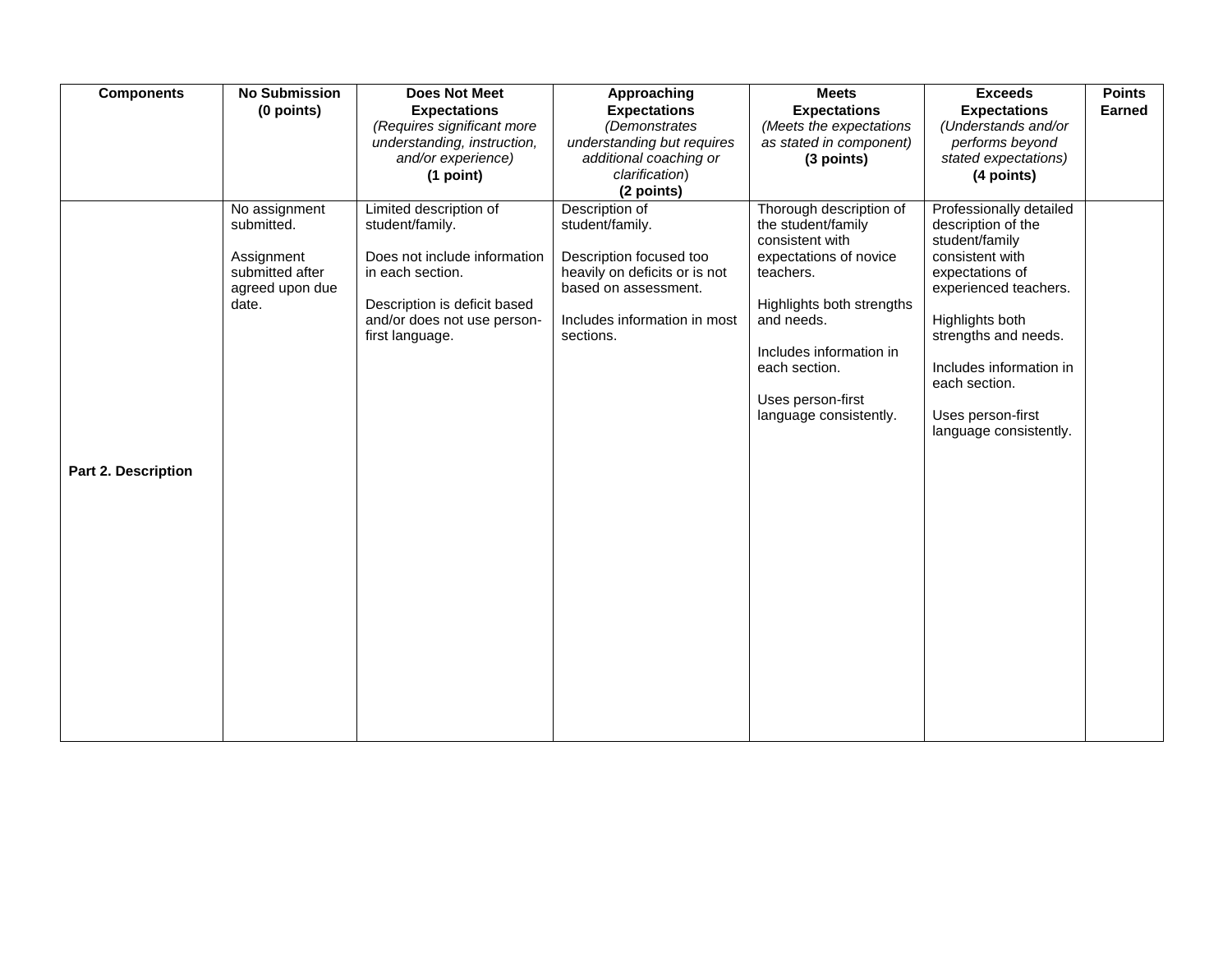| <b>Components</b><br>Part 3. IEP<br><b>Goal/Instructional</b><br><b>Strategies</b> | <b>No Submission</b><br>(0 points)<br>No assignment<br>submitted.<br>Assignment<br>submitted after<br>agreed upon due<br>date. | <b>Does Not Meet</b><br><b>Expectations</b><br>(Requires significant more<br>understanding, instruction,<br>and/or experience)<br>(1 point)<br>Incomplete goals.<br>Limited description of<br>instructional and data<br>collection strategies. | Approaching<br><b>Expectations</b><br>(Demonstrates<br>understanding but requires<br>additional coaching or<br>clarification)<br>(2 points)<br>Poorly written goals.<br>Goals/Instruction are not<br>based on student/family<br>strengths and needs.<br>Limited description of<br>instructional and data | <b>Meets</b><br><b>Expectations</b><br>(Meets the expectations<br>as stated in component)<br>(3 points)<br>Measurable and<br>appropriate goals,<br>personalized<br>instructional strategies<br>and supports, and data<br>collection methods<br>consistent with<br>expectations of novice | <b>Exceeds</b><br><b>Expectations</b><br>(Understands and/or<br>performs beyond<br>stated expectations)<br>(4 points)<br>Professionally<br>detailed, measurable<br>and appropriate goals,<br>personalized<br>instructional strategies<br>and supports, and data<br>collection methods<br>consistent with | <b>Points</b><br><b>Earned</b> |
|------------------------------------------------------------------------------------|--------------------------------------------------------------------------------------------------------------------------------|------------------------------------------------------------------------------------------------------------------------------------------------------------------------------------------------------------------------------------------------|----------------------------------------------------------------------------------------------------------------------------------------------------------------------------------------------------------------------------------------------------------------------------------------------------------|------------------------------------------------------------------------------------------------------------------------------------------------------------------------------------------------------------------------------------------------------------------------------------------|----------------------------------------------------------------------------------------------------------------------------------------------------------------------------------------------------------------------------------------------------------------------------------------------------------|--------------------------------|
| Part 4. Family,<br>Community, and<br><b>Transitional Supports</b>                  | No assignment<br>submitted.<br>Assignment<br>submitted after<br>agreed upon due<br>date.                                       | Limited supports/resources<br>for families to access<br>community and prepare for<br>transitions.                                                                                                                                              | collection strategies.<br>Some supports/resources<br>for families to access<br>community and prepare for<br>transitions.                                                                                                                                                                                 | teachers.<br>Thorough<br>supports/resources for<br>families to access<br>community and prepare<br>for transitions.                                                                                                                                                                       | expectations of<br>experienced teachers.<br>Extensive<br>supports/resources for<br>families to access<br>community and<br>prepare for transitions.                                                                                                                                                       |                                |
| Professional<br><b>Presentation of</b><br><b>Material</b>                          | No assignment<br>submitted.<br>Assignment<br>submitted after<br>agreed upon due<br>date.                                       | Complete report is not well<br>written.<br>Includes multiple<br>grammar/spelling errors.                                                                                                                                                       | Complete report is mostly<br>well written with minimal<br>grammar/spelling errors.                                                                                                                                                                                                                       | Complete report is well<br>written and free of<br>grammar/spelling errors.<br>APA style is used.                                                                                                                                                                                         | Complete report is<br>detailed, through, and<br>professional<br>presented. APA style<br>is used.                                                                                                                                                                                                         |                                |
| <b>Total Points Earned for Case Study (TASKSTREAM)</b>                             |                                                                                                                                |                                                                                                                                                                                                                                                |                                                                                                                                                                                                                                                                                                          |                                                                                                                                                                                                                                                                                          |                                                                                                                                                                                                                                                                                                          | /15                            |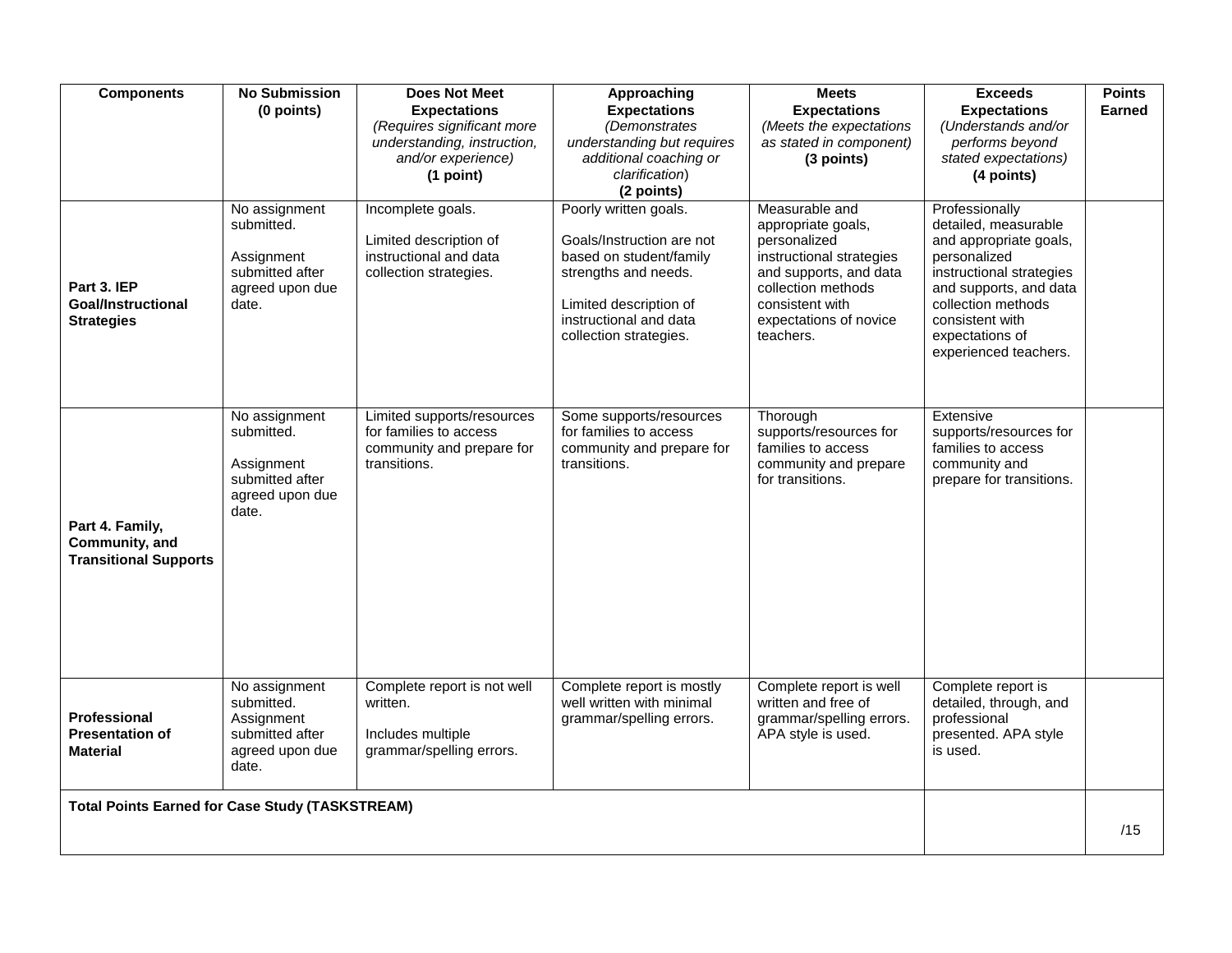| <b>Components</b>                            | <b>No Submission</b><br>(0 points) | <b>Does Not Meet</b><br><b>Expectations</b><br>(Requires significant more<br>understanding, instruction,<br>and/or experience)<br>(1 point) | Approaching<br><b>Expectations</b><br>(Demonstrates<br>understanding but requires<br>additional coaching or<br>clarification)<br>(2 points) | <b>Meets</b><br><b>Expectations</b><br>(Meets the expectations<br>as stated in component)<br>(3 points) | <b>Exceeds</b><br><b>Expectations</b><br>(Understands and/or<br>performs beyond<br>stated expectations)<br>(4 points) | <b>Points</b><br><b>Earned</b> |
|----------------------------------------------|------------------------------------|---------------------------------------------------------------------------------------------------------------------------------------------|---------------------------------------------------------------------------------------------------------------------------------------------|---------------------------------------------------------------------------------------------------------|-----------------------------------------------------------------------------------------------------------------------|--------------------------------|
| Course Assignment Grade= Total Point Earned_ |                                    | $x 2 =$                                                                                                                                     |                                                                                                                                             |                                                                                                         |                                                                                                                       | /30                            |
| <b>Comments:</b>                             |                                    |                                                                                                                                             |                                                                                                                                             |                                                                                                         |                                                                                                                       |                                |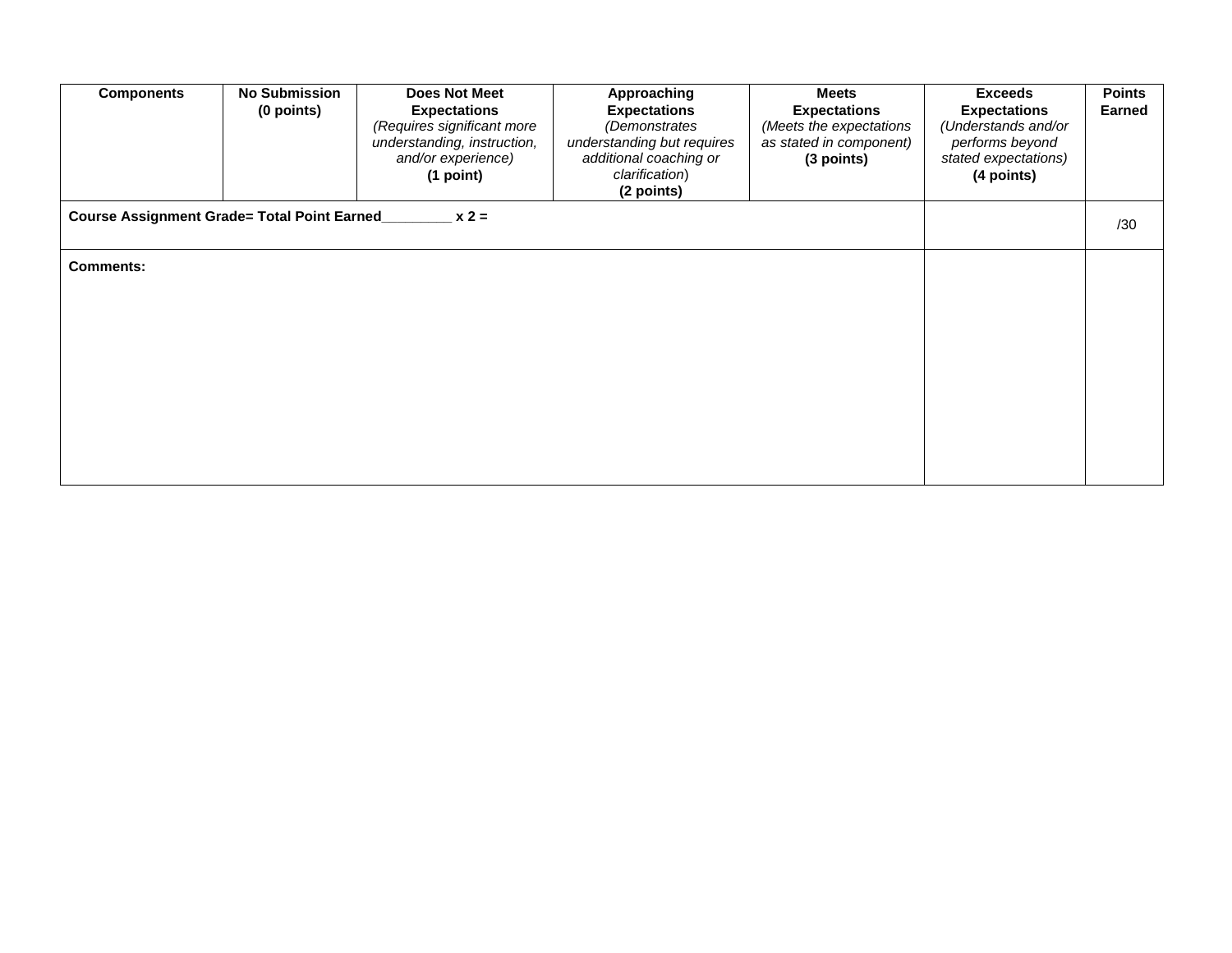

California State Universit

Education

School of

333 South Twin Oaks Valley Road San Marcos, California 92096-0001 Tel: 760.750.4300 Fax: 760.750.3160 www.csusm.edu/education



California State University **SAN MARCOS** 

# **RELEASE OF LIABILITY, PROMISE NOT TO SUE, ASSUMPTION OF RISK AND AGREEMENT TO PAY CLAIMS**

Activity: Student and Family Case Study – Moderate/Severe Disabilities

Activity Date(s) and Time(s): \_\_\_\_\_Spring 2015\_\_\_\_\_\_\_\_\_\_\_\_\_\_\_\_\_\_\_\_\_\_\_\_\_\_\_\_\_\_\_\_\_\_\_\_\_\_\_\_\_\_\_\_ Activity Location(s): \_\_\_\_\_\_\_\_\_\_\_\_\_\_\_\_\_\_\_\_\_\_\_\_\_\_\_\_\_\_\_\_\_\_\_\_\_\_\_\_\_\_\_\_\_\_\_\_\_\_\_\_\_\_\_\_\_\_\_\_\_\_\_\_\_\_

In consideration for being allowed to participate in this Activity, on behalf of myself and my next of kin, heirs and representatives, I **release from all liability and promise not to sue** the State of California, the Trustees of The California State University, California State University San Marcos and their employees, officers, directors, volunteers and agents (collectively "University") from any and all claims, **including claims of the University's negligence,** resulting in any physical or psychological injury (including paralysis and death), illness, damages, or economic or emotional loss I may suffer because of my participation in this Activity, including travel to, from and during the Activity.

I am voluntarily participating in this Activity. I am aware of the risks associated with traveling to/from and participating in this Activity, which include but are not limited to physical or psychological injury, pain, suffering, illness, disfigurement, temporary or permanent disability (including paralysis), economic or emotional loss, and/or death. I understand that these injuries or outcomes may arise from my own or other's actions, inaction, or negligence; conditions related to travel; or the condition of the Activity location(s). **Nonetheless, I assume all related risks, both known or unknown to me, of my participation in this Activity, including travel to, from and during the Activity.**

I agree to **hold** the University **harmless** from any and all claims, including attorney's fees or damage to my personal property, that may occur as a result of my participation in this Activity, including travel to, from and during the Activity. If the University incurs any of these types of expenses, I agree to reimburse the University. If I need medical treatment, I agree to be financially responsible for any costs incurred as a result of such treatment. I am aware and understand that I should carry my own health insurance.

I am 18 years or older. **I understand the legal consequences of signing this document, including (a) releasing the University from all liability, (b) promising not to sue the University, (c) and assuming all risks of participating in this Activity, including travel to, from and during the Activity.**

I understand that this document is written to be as broad and inclusive as legally permitted by the State of California. I agree that if any portion is held invalid or unenforceable, I will continue to be bound by the remaining terms.

I have read this document, and I am signing it freely. No other representations concerning the legal effect of this document have been made to me.

Participant Signature: **Example 2018** 

Participant Name (print):\_\_\_\_\_\_\_\_\_\_\_\_\_\_\_\_\_\_\_\_\_\_\_\_\_\_\_\_\_\_\_\_\_\_\_\_\_ Date: \_\_\_\_\_\_\_\_\_\_\_\_\_